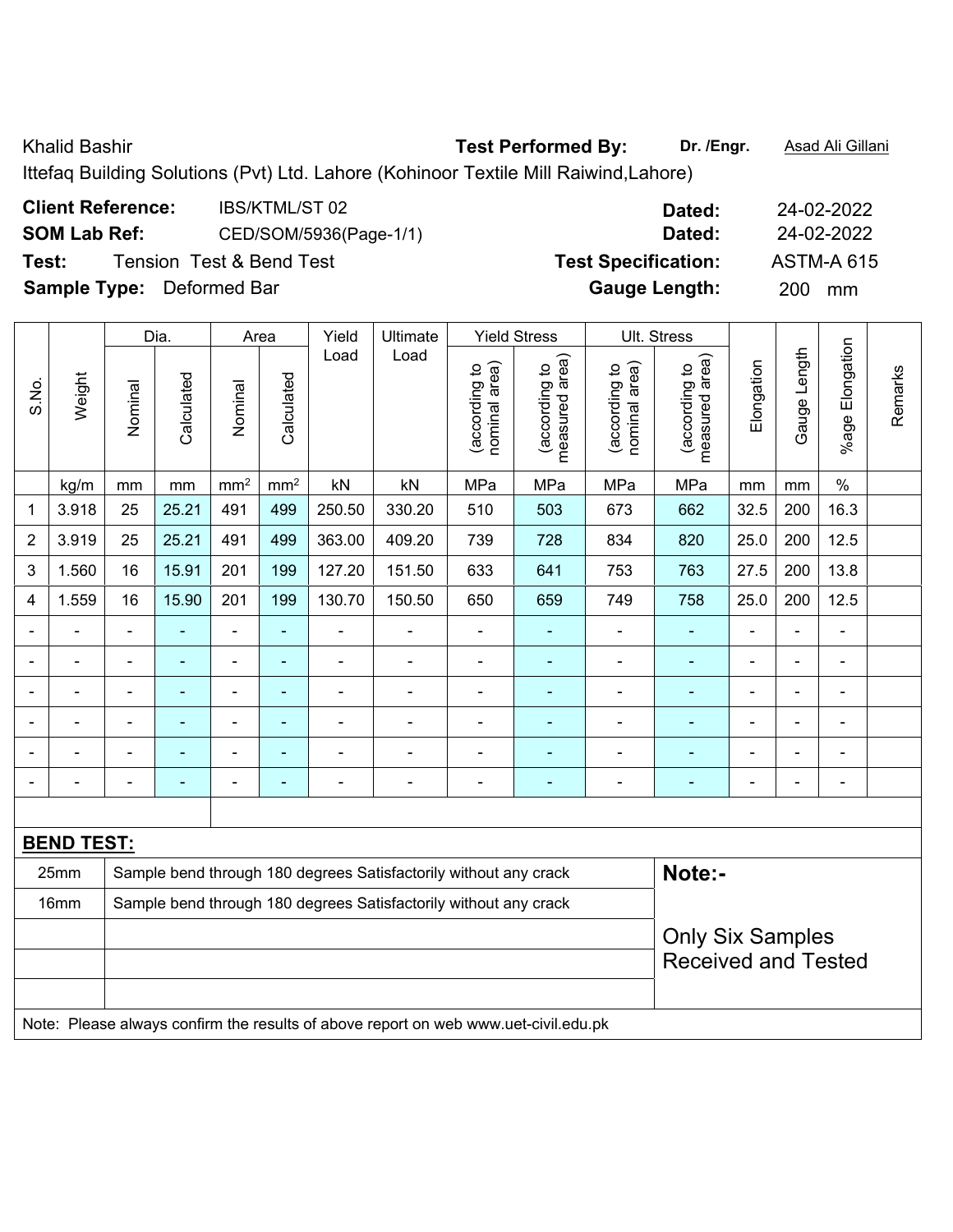Ashraf Ali **Test Performed By: Dr. /Engr.** Asad Ali Gillani RE (AZEA) Sargodha.(Const. Of Carpet Rd From Chak 36 Pull To Adda Riazabad)

| <b>Client Reference:</b><br>Dated: | 17-02-2022                          | RE/AZEA/SGD/59 |                            | <b>SOM Lab</b><br>Ref:<br>Dated: | 5934 (Page-<br>1/1)<br>24-02-2022 |
|------------------------------------|-------------------------------------|----------------|----------------------------|----------------------------------|-----------------------------------|
| Test:                              | <b>Tension Test &amp; Bend Test</b> |                | <b>Test Specification:</b> | <b>ASTM-A-615</b>                |                                   |
| <b>Gauge Length:</b>               |                                     | inch<br>8.     | <b>Sample Type:</b>        | Deformed Bar                     |                                   |

|                          |                   |                         | Dia.           |                              | Area                     | Yield                    | Ultimate                                                                            |                                | <b>Yield Stress</b>             |                                | Ult. Stress                     |                          |                |                 |         |
|--------------------------|-------------------|-------------------------|----------------|------------------------------|--------------------------|--------------------------|-------------------------------------------------------------------------------------|--------------------------------|---------------------------------|--------------------------------|---------------------------------|--------------------------|----------------|-----------------|---------|
| S.No.                    | Weight            | Nominal                 | Calculated     | Nominal                      | Calculated               | Load                     | Load                                                                                | nominal area)<br>(according to | (according to<br>measured area) | nominal area)<br>(according to | (according to<br>measured area) | Elongation               | Gauge Length   | %age Elongation | Remarks |
|                          | Ib/ft             | $\#$                    | in             | in <sup>2</sup>              | in <sup>2</sup>          | Tons                     | Tons                                                                                | psi                            | psi                             | psi                            | psi                             | in                       | in             | $\%$            |         |
| 1                        | 0.676             | $\overline{\mathbf{4}}$ | 0.503          | 0.20                         | 0.199                    | 5.42                     | 7.90                                                                                | 59800                          | 60100                           | 87120                          | 87560                           | 1.50                     | 8.0            | 18.8            |         |
|                          |                   | $\blacksquare$          | $\blacksquare$ | $\blacksquare$               | $\blacksquare$           | $\blacksquare$           | $\blacksquare$                                                                      | $\blacksquare$                 | $\blacksquare$                  | $\overline{\phantom{0}}$       | $\blacksquare$                  | $\blacksquare$           | $\blacksquare$ | $\blacksquare$  |         |
|                          |                   | $\blacksquare$          | $\blacksquare$ | $\blacksquare$               | ٠                        | $\blacksquare$           | $\blacksquare$                                                                      | $\blacksquare$                 | $\blacksquare$                  | $\blacksquare$                 | $\blacksquare$                  | $\overline{\phantom{a}}$ | $\blacksquare$ | $\blacksquare$  |         |
| $\overline{a}$           |                   | $\blacksquare$          | ÷              | $\overline{\phantom{0}}$     |                          | ÷                        | ÷                                                                                   | $\blacksquare$                 | $\blacksquare$                  | $\blacksquare$                 | ٠                               | Ē,                       | $\blacksquare$ | $\blacksquare$  |         |
| $\overline{\phantom{0}}$ | $\blacksquare$    | $\blacksquare$          | ٠              | $\blacksquare$               | $\overline{\phantom{0}}$ | $\blacksquare$           | $\blacksquare$                                                                      | $\blacksquare$                 | $\blacksquare$                  | $\overline{\phantom{0}}$       | $\blacksquare$                  | $\overline{\phantom{0}}$ | $\blacksquare$ | $\blacksquare$  |         |
|                          | $\blacksquare$    | $\blacksquare$          | $\blacksquare$ | $\qquad \qquad \blacksquare$ | $\overline{\phantom{0}}$ | $\blacksquare$           | $\blacksquare$                                                                      | $\blacksquare$                 | $\blacksquare$                  | $\blacksquare$                 | $\blacksquare$                  | ä,                       | $\blacksquare$ | ä,              |         |
| $\blacksquare$           | $\blacksquare$    | $\blacksquare$          | ä,             | ÷,                           | ä,                       | $\overline{\phantom{a}}$ | $\overline{\phantom{a}}$                                                            | $\blacksquare$                 | $\blacksquare$                  | $\blacksquare$                 | $\blacksquare$                  | $\blacksquare$           | $\blacksquare$ | ä,              |         |
|                          |                   | $\blacksquare$          | $\blacksquare$ | $\blacksquare$               |                          |                          |                                                                                     | $\blacksquare$                 |                                 | $\blacksquare$                 |                                 | ۰                        | $\blacksquare$ | $\blacksquare$  |         |
|                          |                   |                         |                |                              |                          |                          |                                                                                     |                                |                                 | Ē,                             |                                 |                          |                |                 |         |
| $\overline{\phantom{0}}$ |                   | $\blacksquare$          | ٠              | $\overline{\phantom{0}}$     | ٠                        | $\blacksquare$           | $\blacksquare$                                                                      | $\blacksquare$                 | $\blacksquare$                  | $\overline{\phantom{0}}$       | $\blacksquare$                  | $\blacksquare$           | $\blacksquare$ | $\blacksquare$  |         |
|                          |                   |                         |                |                              |                          |                          |                                                                                     |                                |                                 |                                |                                 |                          |                |                 |         |
|                          | <b>BEND TEST:</b> |                         |                |                              |                          |                          |                                                                                     |                                |                                 |                                |                                 |                          |                |                 |         |
|                          | #4                |                         |                |                              |                          |                          | Sample bend through 180 degrees Satisfactorily without any crack                    |                                |                                 |                                | Note:-                          |                          |                |                 |         |
|                          |                   |                         |                |                              |                          |                          |                                                                                     |                                |                                 |                                |                                 |                          |                |                 |         |
|                          |                   |                         |                |                              |                          |                          |                                                                                     |                                |                                 |                                | <b>Only Two Samples</b>         |                          |                |                 |         |
|                          |                   |                         |                |                              |                          |                          |                                                                                     |                                |                                 |                                | <b>Received and Tested</b>      |                          |                |                 |         |
|                          |                   |                         |                |                              |                          |                          |                                                                                     |                                |                                 |                                |                                 |                          |                |                 |         |
|                          |                   |                         |                |                              |                          |                          | Note: Please always confirm the results of above report on web www.uet-civil.edu.pk |                                |                                 |                                |                                 |                          |                |                 |         |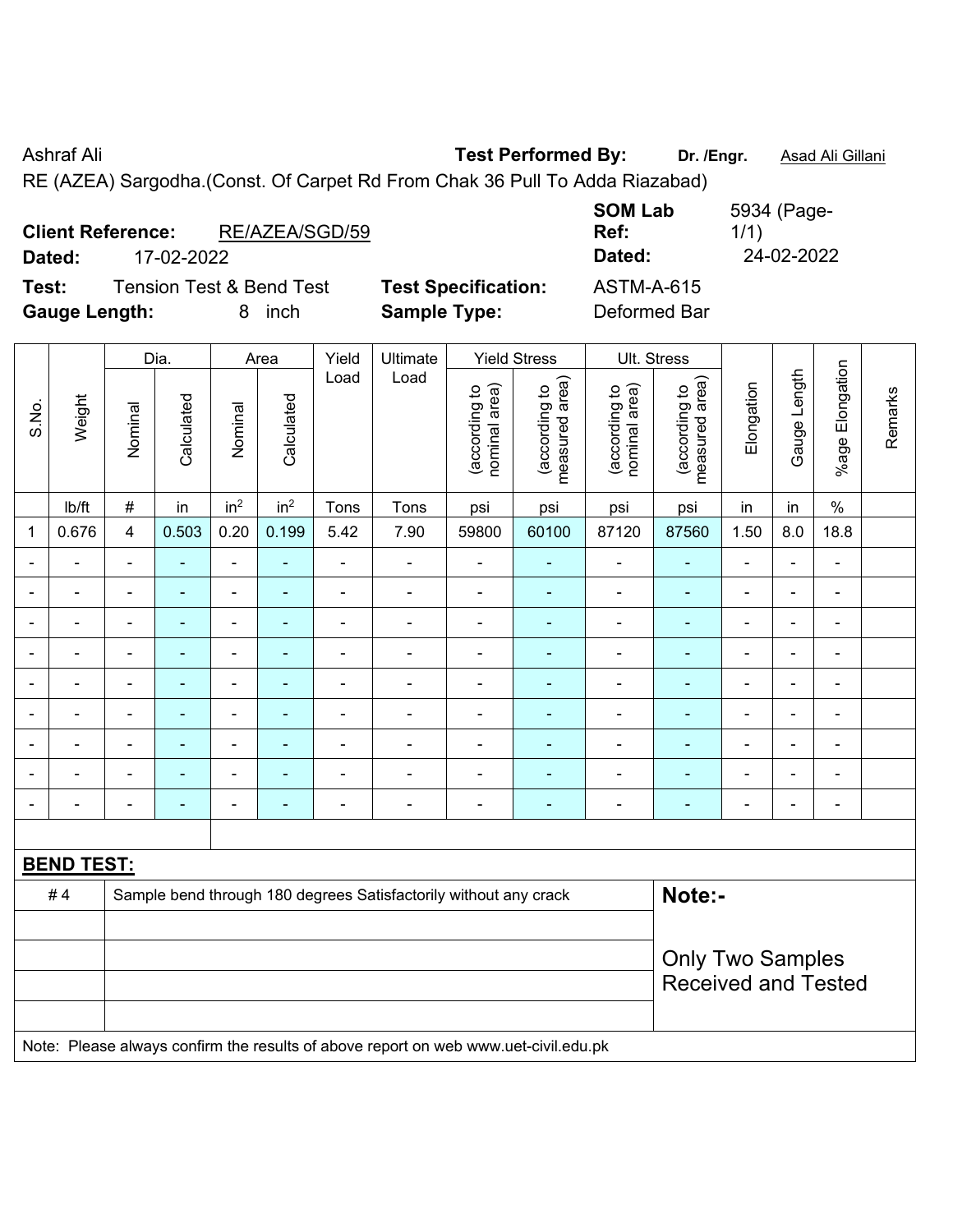| <b>Client Reference:</b> | Nil                                 |            |                            | <b>SOM Lab</b><br>Ref: | 5935 (Page-<br>1/6) |
|--------------------------|-------------------------------------|------------|----------------------------|------------------------|---------------------|
| Dated:                   | 23-02-2022                          |            |                            | Dated:                 | 24-02-2022          |
| Test:                    | <b>Tension Test &amp; Bend Test</b> |            | <b>Test Specification:</b> | <b>ASTM-A-615</b>      |                     |
| <b>Gauge Length:</b>     |                                     | inch<br>8. | <b>Sample Type:</b>        | Deformed Bar           |                     |

|                          |                   |                | Dia.           |                              | Area                     | Yield          | Ultimate                                                                            |                                | <b>Yield Stress</b>             |                                | Ult. Stress                     |                          |                |                          |         |
|--------------------------|-------------------|----------------|----------------|------------------------------|--------------------------|----------------|-------------------------------------------------------------------------------------|--------------------------------|---------------------------------|--------------------------------|---------------------------------|--------------------------|----------------|--------------------------|---------|
| S.No.                    | Weight            | Nominal        | Calculated     | Nominal                      | Calculated               | Load           | Load                                                                                | nominal area)<br>(according to | (according to<br>measured area) | nominal area)<br>(according to | (according to<br>measured area) | Elongation               | Gauge Length   | Elongation<br>$%$ age I  | Remarks |
|                          | Ib/ft             | $\#$           | in             | in <sup>2</sup>              | in <sup>2</sup>          | Tons           | Tons                                                                                | psi                            | psi                             | psi                            | psi                             | in                       | in             | $\%$                     |         |
| 1                        | 2.622             | 8              | 0.991          | 0.79                         | 0.771                    | 26.91          | 33.66                                                                               | 75130                          | 76980                           | 93970                          | 96290                           | 1.00                     | 8.0            | 12.5                     |         |
| $\overline{2}$           | 2.604             | 8              | 0.987          | 0.79                         | 0.765                    | 26.86          | 34.63                                                                               | 74990                          | 77440                           | 96670                          | 99830                           | 1.20                     | 8.0            | 15.0                     |         |
| $\overline{\phantom{0}}$ | $\blacksquare$    | $\blacksquare$ | ÷              | $\blacksquare$               | $\blacksquare$           | $\blacksquare$ | $\blacksquare$                                                                      | $\overline{\phantom{a}}$       | $\blacksquare$                  | ä,                             | $\blacksquare$                  | $\blacksquare$           | ä,             | $\blacksquare$           |         |
| $\overline{\phantom{0}}$ | ÷                 | $\blacksquare$ | $\blacksquare$ | $\qquad \qquad \blacksquare$ | $\blacksquare$           | $\blacksquare$ | $\blacksquare$                                                                      | $\blacksquare$                 | $\blacksquare$                  | $\overline{\phantom{a}}$       | $\blacksquare$                  | $\blacksquare$           | L,             | $\blacksquare$           |         |
| ٠                        | ÷                 | -              | $\blacksquare$ | ÷                            | $\blacksquare$           | $\blacksquare$ | $\blacksquare$                                                                      | $\overline{a}$                 | $\blacksquare$                  | $\overline{\phantom{a}}$       | ٠                               | $\overline{\phantom{a}}$ | $\overline{a}$ | $\overline{\phantom{a}}$ |         |
|                          | $\blacksquare$    | $\blacksquare$ | $\blacksquare$ | $\qquad \qquad \blacksquare$ | $\overline{\phantom{0}}$ | $\blacksquare$ |                                                                                     | $\overline{a}$                 | $\blacksquare$                  | $\overline{\phantom{a}}$       | $\blacksquare$                  | $\overline{\phantom{a}}$ | L,             | $\blacksquare$           |         |
| $\overline{\phantom{0}}$ | ÷                 | ۰              | $\blacksquare$ | $\qquad \qquad \blacksquare$ | $\blacksquare$           | $\blacksquare$ | $\blacksquare$                                                                      | $\blacksquare$                 | $\blacksquare$                  | $\overline{\phantom{a}}$       | $\blacksquare$                  | $\overline{\phantom{a}}$ | L,             | $\overline{\phantom{a}}$ |         |
|                          |                   | $\blacksquare$ |                | $\blacksquare$               |                          |                |                                                                                     | $\overline{a}$                 |                                 | ÷                              | $\blacksquare$                  |                          | L.             | ä,                       |         |
|                          |                   |                |                |                              |                          |                |                                                                                     |                                |                                 |                                |                                 |                          |                |                          |         |
| $\blacksquare$           | $\blacksquare$    | $\blacksquare$ | ÷              | ÷                            | $\overline{\phantom{0}}$ | $\blacksquare$ | $\blacksquare$                                                                      | $\overline{a}$                 | $\overline{\phantom{0}}$        | $\overline{a}$                 | $\overline{\phantom{0}}$        | $\blacksquare$           | ä,             | $\blacksquare$           |         |
|                          |                   |                |                |                              |                          |                |                                                                                     |                                |                                 |                                |                                 |                          |                |                          |         |
|                          | <b>BEND TEST:</b> |                |                |                              |                          |                |                                                                                     |                                |                                 |                                |                                 |                          |                |                          |         |
|                          | # 8               |                |                |                              |                          |                | Sample bend through 180 degrees Satisfactorily without any crack                    |                                |                                 |                                | Note:-                          |                          |                |                          |         |
|                          |                   |                |                |                              |                          |                |                                                                                     |                                |                                 |                                |                                 |                          |                |                          |         |
|                          |                   |                |                |                              |                          |                |                                                                                     |                                |                                 |                                | <b>Only Three Samples</b>       |                          |                |                          |         |
|                          |                   |                |                |                              |                          |                |                                                                                     |                                |                                 |                                | <b>Received and Tested</b>      |                          |                |                          |         |
|                          |                   |                |                |                              |                          |                |                                                                                     |                                |                                 |                                |                                 |                          |                |                          |         |
|                          |                   |                |                |                              |                          |                | Note: Please always confirm the results of above report on web www.uet-civil.edu.pk |                                |                                 |                                |                                 |                          |                |                          |         |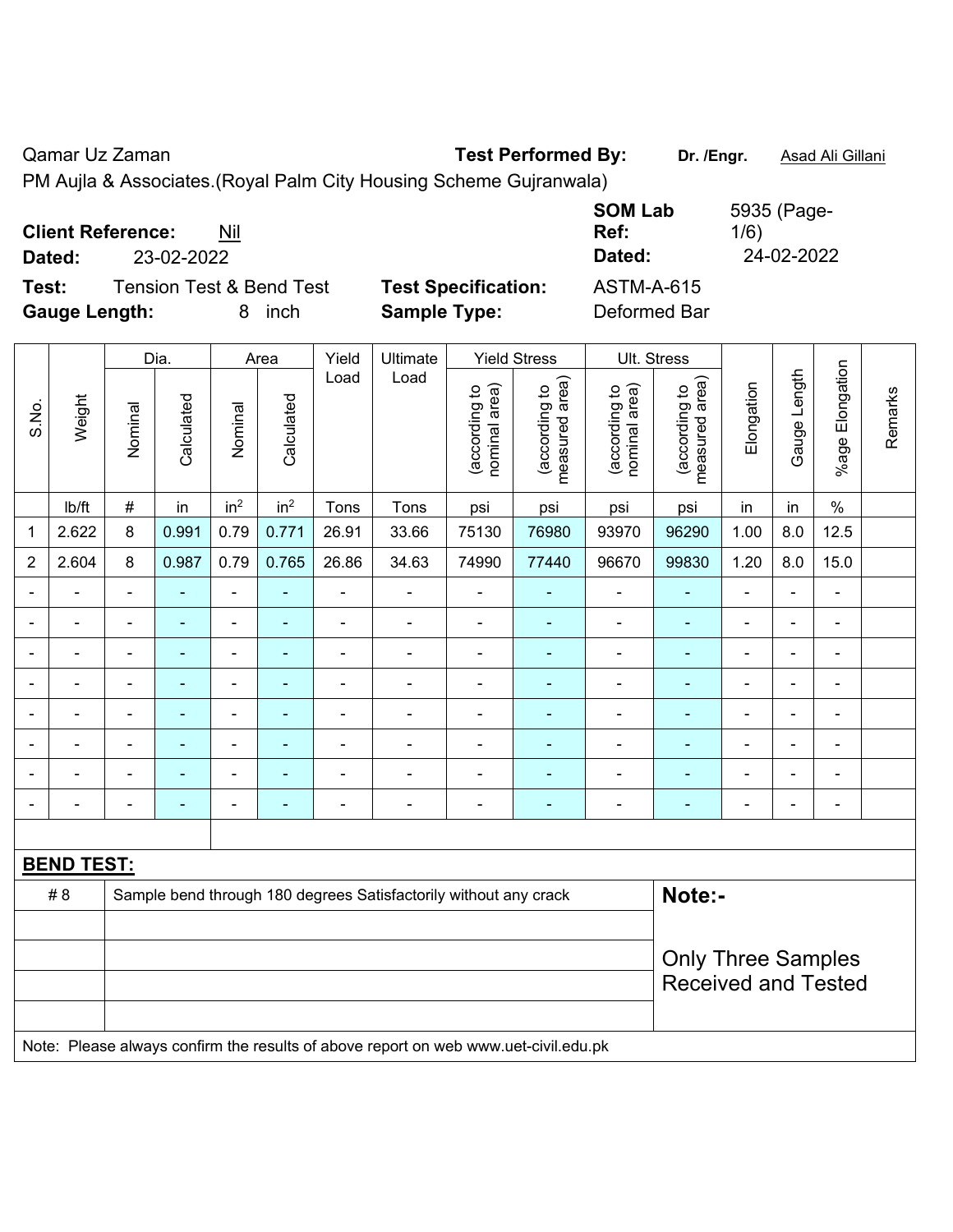| <b>Client Reference:</b> | Nil                                 |           |                            | <b>SOM Lab</b><br>Ref: | 5935 (Page-<br>2/6) |
|--------------------------|-------------------------------------|-----------|----------------------------|------------------------|---------------------|
| Dated:                   | 23-02-2022                          |           |                            | Dated:                 | 24-02-2022          |
| Test:                    | <b>Tension Test &amp; Bend Test</b> |           | <b>Test Specification:</b> | <b>ASTM-A-615</b>      |                     |
| <b>Gauge Length:</b>     |                                     | inch<br>8 | <b>Sample Type:</b>        | Deformed Bar           |                     |

|                          |                   |                                                                  | Dia.                     |                              | Area                     | Yield          | Ultimate                                                                            |                                | <b>Yield Stress</b>             |                                | Ult. Stress                     |                          |                |                          |         |
|--------------------------|-------------------|------------------------------------------------------------------|--------------------------|------------------------------|--------------------------|----------------|-------------------------------------------------------------------------------------|--------------------------------|---------------------------------|--------------------------------|---------------------------------|--------------------------|----------------|--------------------------|---------|
| S.No.                    | Weight            | Nominal                                                          | Calculated               | Nominal                      | Calculated               | Load           | Load                                                                                | nominal area)<br>(according to | (according to<br>measured area) | nominal area)<br>(according to | (according to<br>measured area) | Elongation               | Gauge Length   | %age Elongation          | Remarks |
|                          | Ib/ft             | $\#$                                                             | in                       | in <sup>2</sup>              | in <sup>2</sup>          | Tons           | Tons                                                                                | psi                            | psi                             | psi                            | psi                             | in                       | in             | $\%$                     |         |
| 1                        | 1.502             | 6                                                                | 0.749                    | 0.44                         | 0.441                    | 11.26          | 16.56                                                                               | 56460                          | 56330                           | 83030                          | 82840                           | 1.30                     | 8.0            | 16.3                     |         |
| $\overline{2}$           | 1.506             | 6                                                                | 0.751                    | 0.44                         | 0.443                    | 11.16          | 16.53                                                                               | 55950                          | 55570                           | 82880                          | 82320                           | 1.20                     | 8.0            | 15.0                     |         |
| $\blacksquare$           | $\blacksquare$    | $\blacksquare$                                                   | $\blacksquare$           | $\blacksquare$               | ä,                       | ä,             | $\blacksquare$                                                                      | $\blacksquare$                 | $\blacksquare$                  | ä,                             | ä,                              | ä,                       | $\blacksquare$ | ä,                       |         |
|                          |                   | $\blacksquare$                                                   | ÷,                       | $\blacksquare$               | $\blacksquare$           | $\blacksquare$ | $\blacksquare$                                                                      | $\overline{\phantom{a}}$       | $\blacksquare$                  | $\overline{\phantom{a}}$       | $\blacksquare$                  | $\overline{\phantom{a}}$ | $\blacksquare$ | $\overline{\phantom{a}}$ |         |
|                          | $\blacksquare$    | $\blacksquare$                                                   | ÷,                       | $\blacksquare$               | $\blacksquare$           | $\blacksquare$ | $\blacksquare$                                                                      | $\blacksquare$                 | ÷                               | $\blacksquare$                 | $\blacksquare$                  | $\blacksquare$           | $\blacksquare$ | $\blacksquare$           |         |
|                          | $\blacksquare$    | $\blacksquare$                                                   | ä,                       | $\qquad \qquad \blacksquare$ | $\blacksquare$           | $\blacksquare$ | $\blacksquare$                                                                      | $\overline{\phantom{a}}$       | ÷                               | $\blacksquare$                 | $\blacksquare$                  | $\blacksquare$           | $\blacksquare$ | $\blacksquare$           |         |
|                          |                   | $\blacksquare$                                                   | $\blacksquare$           | $\blacksquare$               | ٠                        |                |                                                                                     | $\overline{a}$                 | $\blacksquare$                  | $\overline{\phantom{a}}$       | $\blacksquare$                  | $\blacksquare$           | $\blacksquare$ | $\blacksquare$           |         |
|                          |                   |                                                                  | ۰                        | $\blacksquare$               |                          |                |                                                                                     | ۰                              |                                 | ۰                              |                                 |                          | ÷              | $\blacksquare$           |         |
|                          |                   |                                                                  |                          |                              |                          |                |                                                                                     | $\blacksquare$                 |                                 | ۰                              |                                 |                          | Ē,             | $\blacksquare$           |         |
| $\overline{\phantom{a}}$ |                   | $\blacksquare$                                                   | $\overline{\phantom{0}}$ | $\blacksquare$               | $\overline{\phantom{0}}$ | $\blacksquare$ | $\blacksquare$                                                                      | $\overline{\phantom{a}}$       | $\overline{\phantom{0}}$        | ۰                              | ۰                               | $\overline{\phantom{0}}$ | $\blacksquare$ | $\blacksquare$           |         |
|                          |                   |                                                                  |                          |                              |                          |                |                                                                                     |                                |                                 |                                |                                 |                          |                |                          |         |
|                          | <b>BEND TEST:</b> |                                                                  |                          |                              |                          |                |                                                                                     |                                |                                 |                                |                                 |                          |                |                          |         |
|                          | #6                | Sample bend through 180 degrees Satisfactorily without any crack |                          |                              |                          |                |                                                                                     |                                |                                 |                                | Note:-                          |                          |                |                          |         |
|                          |                   |                                                                  |                          |                              |                          |                |                                                                                     |                                |                                 |                                |                                 |                          |                |                          |         |
|                          |                   |                                                                  |                          |                              |                          |                |                                                                                     |                                |                                 |                                | <b>Only Three Samples</b>       |                          |                |                          |         |
|                          |                   |                                                                  |                          |                              |                          |                |                                                                                     |                                |                                 |                                | <b>Received and Tested</b>      |                          |                |                          |         |
|                          |                   |                                                                  |                          |                              |                          |                |                                                                                     |                                |                                 |                                |                                 |                          |                |                          |         |
|                          |                   |                                                                  |                          |                              |                          |                | Note: Please always confirm the results of above report on web www.uet-civil.edu.pk |                                |                                 |                                |                                 |                          |                |                          |         |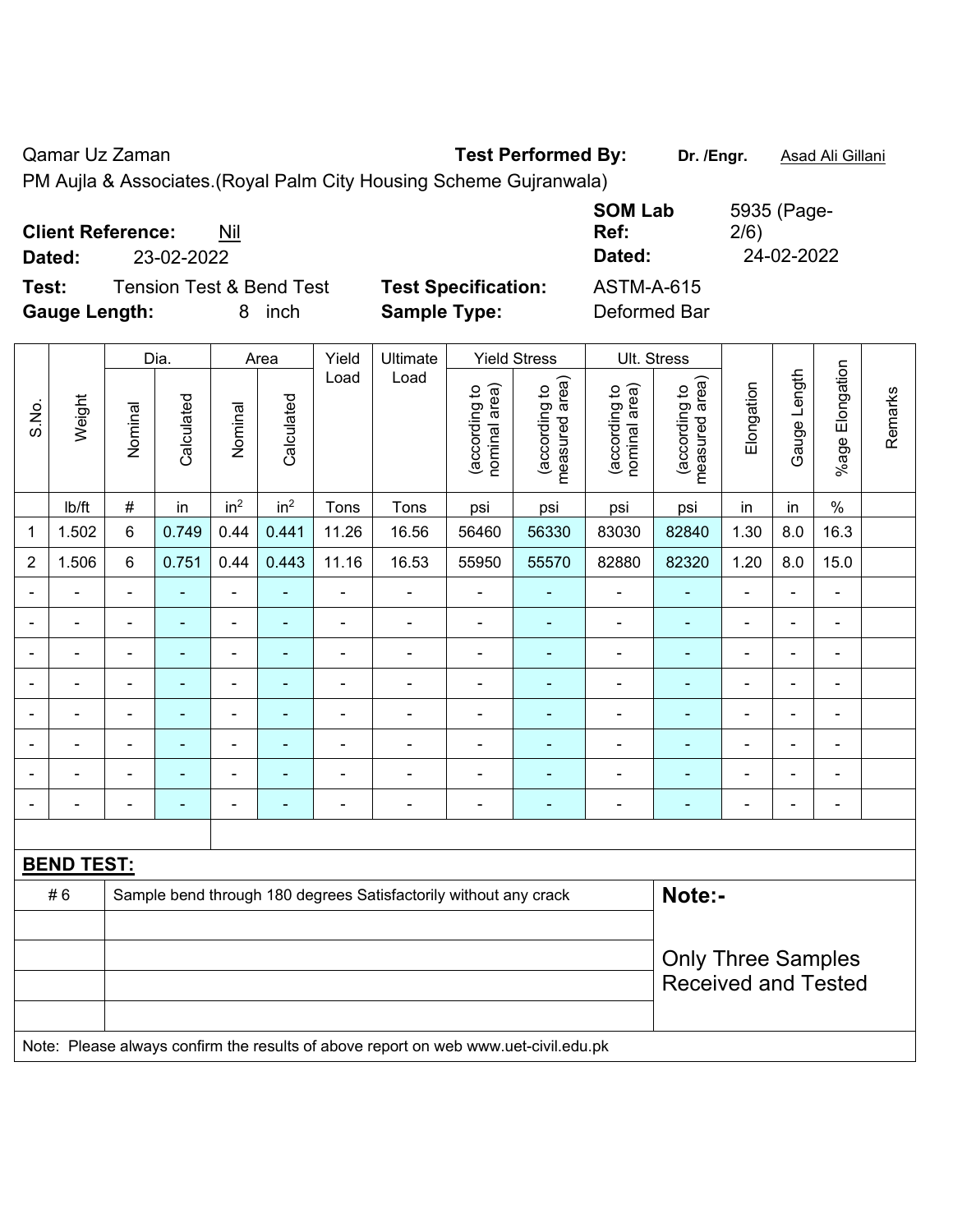|                      |                                     |            |                            | <b>SOM Lab</b>    | 5935 (Page- |
|----------------------|-------------------------------------|------------|----------------------------|-------------------|-------------|
|                      | <b>Client Reference:</b><br>Nil     |            |                            | Ref:              | 3/6)        |
| Dated:               | 23-02-2022                          |            |                            | Dated:            | 24-02-2022  |
| Test:                | <b>Tension Test &amp; Bend Test</b> |            | <b>Test Specification:</b> | <b>ASTM-A-615</b> |             |
| <b>Gauge Length:</b> |                                     | inch<br>8. | <b>Sample Type:</b>        | Deformed Bar      |             |

|                |                   |                                                                  | Dia.           |                              | Area                     | Yield          | Ultimate                                                                            |                                | <b>Yield Stress</b>             |                                | Ult. Stress                     |                          |              |                          |         |
|----------------|-------------------|------------------------------------------------------------------|----------------|------------------------------|--------------------------|----------------|-------------------------------------------------------------------------------------|--------------------------------|---------------------------------|--------------------------------|---------------------------------|--------------------------|--------------|--------------------------|---------|
| S.No.          | Weight            | Nominal                                                          | Calculated     | Nominal                      | Calculated               | Load           | Load                                                                                | nominal area)<br>(according to | (according to<br>measured area) | nominal area)<br>(according to | (according to<br>measured area) | Elongation               | Gauge Length | Elongation<br>$%$ age I  | Remarks |
|                | lb/ft             | $\#$                                                             | in             | in <sup>2</sup>              | in <sup>2</sup>          | Tons           | Tons                                                                                | psi                            | psi                             | psi                            | psi                             | in                       | in           | $\frac{1}{2}$            |         |
| $\mathbf{1}$   | 0.622             | $\overline{\mathbf{4}}$                                          | 0.483          | 0.20                         | 0.183                    | 6.32           | 9.35                                                                                | 69700                          | 76170                           | 103080                         | 112660                          | 1.10                     | 8.0          | 13.8                     |         |
| $\overline{2}$ | 0.628             | $\overline{4}$                                                   | 0.485          | 0.20                         | 0.185                    | 6.22           | 9.30                                                                                | 68570                          | 74130                           | 102520                         | 110830                          | 1.20                     | 8.0          | 15.0                     |         |
| $\blacksquare$ | ÷                 | $\blacksquare$                                                   | ÷              | $\qquad \qquad \blacksquare$ | $\blacksquare$           | $\blacksquare$ | $\blacksquare$                                                                      | $\overline{\phantom{a}}$       | $\blacksquare$                  | $\overline{\phantom{a}}$       | ٠                               | $\blacksquare$           | ÷,           | $\blacksquare$           |         |
| $\blacksquare$ | ÷                 | $\blacksquare$                                                   | $\blacksquare$ | ÷,                           | ÷,                       | ä,             | $\blacksquare$                                                                      | $\overline{\phantom{a}}$       | ÷,                              | $\blacksquare$                 | ÷                               | $\blacksquare$           | ä,           | $\blacksquare$           |         |
| $\blacksquare$ | ÷                 | $\blacksquare$                                                   | $\blacksquare$ | $\qquad \qquad \blacksquare$ | $\blacksquare$           | $\blacksquare$ | $\blacksquare$                                                                      | $\blacksquare$                 | $\blacksquare$                  | $\overline{\phantom{a}}$       | $\blacksquare$                  | $\blacksquare$           | ÷,           | $\overline{\phantom{a}}$ |         |
| $\blacksquare$ | ä,                | $\blacksquare$                                                   | $\blacksquare$ | $\qquad \qquad \blacksquare$ | $\blacksquare$           | ä,             | $\blacksquare$                                                                      | ÷,                             | $\blacksquare$                  | $\blacksquare$                 | $\blacksquare$                  | ä,                       | ä,           | $\blacksquare$           |         |
|                | $\blacksquare$    | $\blacksquare$                                                   | ÷              | $\blacksquare$               | $\blacksquare$           | $\blacksquare$ | $\blacksquare$                                                                      | $\blacksquare$                 | $\blacksquare$                  | $\blacksquare$                 | ٠                               | $\blacksquare$           | ä,           | $\blacksquare$           |         |
|                |                   |                                                                  |                | $\blacksquare$               |                          |                |                                                                                     | $\blacksquare$                 |                                 | $\blacksquare$                 |                                 |                          | ÷            | $\blacksquare$           |         |
|                |                   |                                                                  |                |                              |                          |                |                                                                                     |                                |                                 |                                |                                 |                          |              | Ē,                       |         |
| $\blacksquare$ |                   | ۰                                                                | $\blacksquare$ | $\overline{\phantom{0}}$     | $\overline{\phantom{0}}$ | $\blacksquare$ | $\blacksquare$                                                                      | $\overline{\phantom{a}}$       | $\overline{\phantom{0}}$        | ٠                              | $\overline{\phantom{0}}$        | $\overline{\phantom{0}}$ | ÷            | $\overline{\phantom{a}}$ |         |
|                |                   |                                                                  |                |                              |                          |                |                                                                                     |                                |                                 |                                |                                 |                          |              |                          |         |
|                | <b>BEND TEST:</b> |                                                                  |                |                              |                          |                |                                                                                     |                                |                                 |                                |                                 |                          |              |                          |         |
|                | #4                | Sample bend through 180 degrees Satisfactorily without any crack |                |                              |                          |                |                                                                                     |                                |                                 |                                | Note:-                          |                          |              |                          |         |
|                |                   |                                                                  |                |                              |                          |                |                                                                                     |                                |                                 |                                |                                 |                          |              |                          |         |
|                |                   |                                                                  |                |                              |                          |                |                                                                                     |                                |                                 |                                | <b>Only Three Samples</b>       |                          |              |                          |         |
|                |                   |                                                                  |                |                              |                          |                |                                                                                     |                                |                                 |                                | <b>Received and Tested</b>      |                          |              |                          |         |
|                |                   |                                                                  |                |                              |                          |                |                                                                                     |                                |                                 |                                |                                 |                          |              |                          |         |
|                |                   |                                                                  |                |                              |                          |                | Note: Please always confirm the results of above report on web www.uet-civil.edu.pk |                                |                                 |                                |                                 |                          |              |                          |         |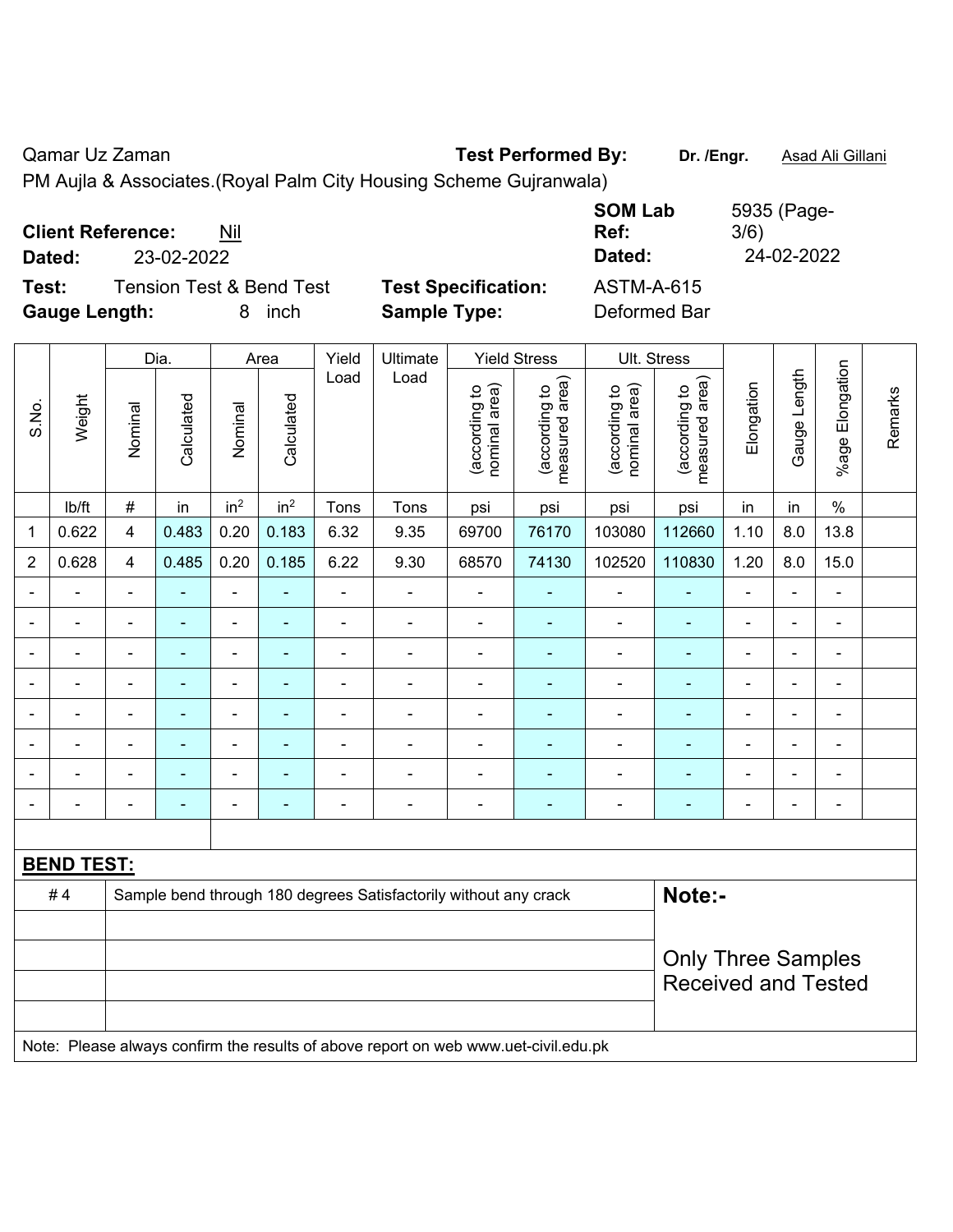|                          |            |                                     |                            | <b>SOM Lab</b>    | 5935 (Page- |
|--------------------------|------------|-------------------------------------|----------------------------|-------------------|-------------|
| <b>Client Reference:</b> |            | Nil                                 |                            | Ref:              | 4/6)        |
| Dated:                   | 23-02-2022 |                                     |                            | Dated:            | 24-02-2022  |
| Test:                    |            | <b>Tension Test &amp; Bend Test</b> | <b>Test Specification:</b> | <b>ASTM-A-615</b> |             |
| <b>Gauge Length:</b>     |            | <i>inch</i><br>8                    | <b>Sample Type:</b>        | Deformed Bar      |             |

|                |                   |                                                                                     | Dia.           |                 | Area            | Yield          | Ultimate                                                         |                                | <b>Yield Stress</b>             |                                | Ult. Stress                     |                          |                |                          |         |
|----------------|-------------------|-------------------------------------------------------------------------------------|----------------|-----------------|-----------------|----------------|------------------------------------------------------------------|--------------------------------|---------------------------------|--------------------------------|---------------------------------|--------------------------|----------------|--------------------------|---------|
| S.No.          | Weight            | Nominal                                                                             | Calculated     | Nominal         | Calculated      | Load           | Load                                                             | nominal area)<br>(according to | (according to<br>measured area) | nominal area)<br>(according to | (according to<br>measured area) | Elongation               | Gauge Length   | Elongation<br>$%$ age I  | Remarks |
|                | Ib/ft             | $\#$                                                                                | in             | in <sup>2</sup> | in <sup>2</sup> | Tons           | Tons                                                             | psi                            | psi                             | psi                            | psi                             | in                       | in             | $\%$                     |         |
| 1              | 2.659             | 8                                                                                   | 0.997          | 0.79            | 0.781           | 27.42          | 33.86                                                            | 76550                          | 77440                           | 94540                          | 95630                           | 1.40                     | 8.0            | 17.5                     |         |
| $\overline{2}$ | 2.658             | 8                                                                                   | 0.997          | 0.79            | 0.781           | 25.69          | 32.28                                                            | 71720                          | 72540                           | 90130                          | 91170                           | 1.50                     | 8.0            | 18.8                     |         |
| $\blacksquare$ | ÷                 | $\blacksquare$                                                                      | $\blacksquare$ | $\blacksquare$  | ÷               | $\blacksquare$ | $\blacksquare$                                                   | $\blacksquare$                 | $\blacksquare$                  | $\blacksquare$                 | $\blacksquare$                  | $\blacksquare$           | $\blacksquare$ | $\blacksquare$           |         |
|                |                   | $\blacksquare$                                                                      | $\blacksquare$ | $\blacksquare$  | ۰               | $\blacksquare$ | $\blacksquare$                                                   | $\blacksquare$                 | $\blacksquare$                  | $\blacksquare$                 | $\blacksquare$                  | $\blacksquare$           | $\blacksquare$ | $\blacksquare$           |         |
|                |                   | $\overline{\phantom{a}}$                                                            | $\blacksquare$ | $\blacksquare$  | ÷               | $\blacksquare$ | $\overline{\phantom{a}}$                                         | $\blacksquare$                 | $\blacksquare$                  | $\blacksquare$                 | $\blacksquare$                  | $\overline{a}$           | $\blacksquare$ | $\overline{\phantom{a}}$ |         |
|                |                   | $\blacksquare$                                                                      | $\blacksquare$ | $\blacksquare$  | ۰               | $\blacksquare$ | $\blacksquare$                                                   | $\blacksquare$                 | ٠                               | $\blacksquare$                 | $\blacksquare$                  | $\overline{a}$           | $\blacksquare$ | $\blacksquare$           |         |
|                | $\blacksquare$    | $\blacksquare$                                                                      | $\blacksquare$ | $\blacksquare$  | ۰               | $\blacksquare$ | $\blacksquare$                                                   | $\blacksquare$                 | $\blacksquare$                  | $\blacksquare$                 | $\blacksquare$                  | $\overline{\phantom{a}}$ | $\blacksquare$ | $\overline{\phantom{a}}$ |         |
|                |                   | $\blacksquare$                                                                      | $\blacksquare$ | $\blacksquare$  |                 | $\blacksquare$ | ÷                                                                | $\blacksquare$                 |                                 |                                | ÷,                              |                          | $\blacksquare$ | $\blacksquare$           |         |
|                |                   |                                                                                     |                |                 |                 |                |                                                                  |                                |                                 |                                |                                 |                          |                |                          |         |
| $\blacksquare$ |                   | $\blacksquare$                                                                      | $\blacksquare$ | $\blacksquare$  | ÷               | $\blacksquare$ | $\blacksquare$                                                   | $\blacksquare$                 | $\overline{\phantom{0}}$        | $\blacksquare$                 | $\qquad \qquad \blacksquare$    | $\blacksquare$           | $\blacksquare$ | $\overline{\phantom{a}}$ |         |
|                |                   |                                                                                     |                |                 |                 |                |                                                                  |                                |                                 |                                |                                 |                          |                |                          |         |
|                | <b>BEND TEST:</b> |                                                                                     |                |                 |                 |                |                                                                  |                                |                                 |                                |                                 |                          |                |                          |         |
|                | # 8               |                                                                                     |                |                 |                 |                | Sample bend through 180 degrees Satisfactorily without any crack |                                |                                 |                                | Note:-                          |                          |                |                          |         |
|                |                   |                                                                                     |                |                 |                 |                |                                                                  |                                |                                 |                                |                                 |                          |                |                          |         |
|                |                   |                                                                                     |                |                 |                 |                |                                                                  |                                |                                 |                                | <b>Only Three Samples</b>       |                          |                |                          |         |
|                |                   |                                                                                     |                |                 |                 |                |                                                                  |                                |                                 |                                | <b>Received and Tested</b>      |                          |                |                          |         |
|                |                   |                                                                                     |                |                 |                 |                |                                                                  |                                |                                 |                                |                                 |                          |                |                          |         |
|                |                   | Note: Please always confirm the results of above report on web www.uet-civil.edu.pk |                |                 |                 |                |                                                                  |                                |                                 |                                |                                 |                          |                |                          |         |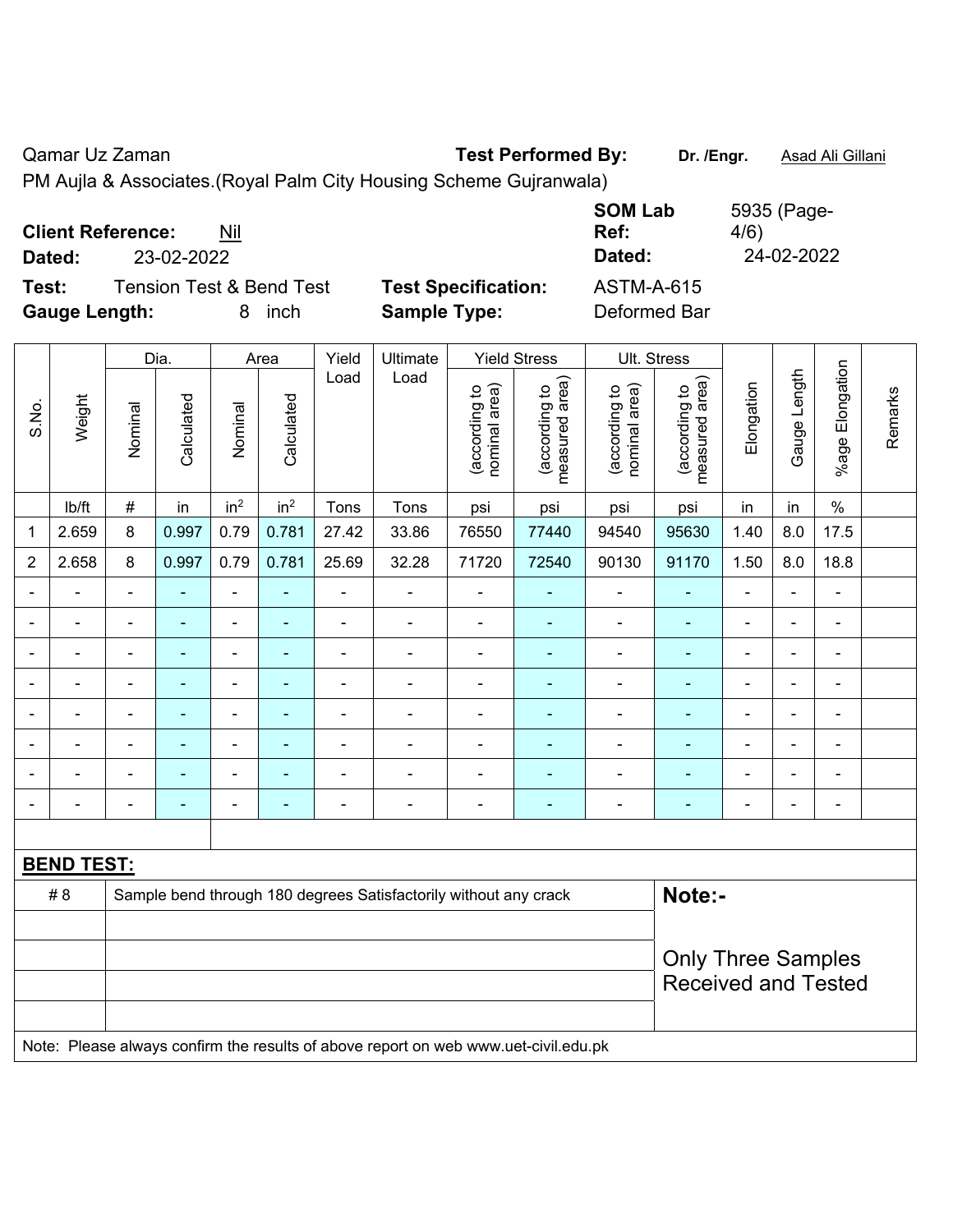|                          |            |                                     |                            | <b>SOM Lab</b>    | 5935 (Page- |
|--------------------------|------------|-------------------------------------|----------------------------|-------------------|-------------|
| <b>Client Reference:</b> |            | Nil                                 |                            | Ref:              | 5/6)        |
| Dated:                   | 23-02-2022 |                                     |                            | Dated:            | 24-02-2022  |
| Test:                    |            | <b>Tension Test &amp; Bend Test</b> | <b>Test Specification:</b> | <b>ASTM-A-615</b> |             |
| <b>Gauge Length:</b>     |            | 8 inch                              | <b>Sample Type:</b>        | Deformed Bar      |             |

|                |                                                                                     |                                                                            | Dia.           |                 | Area            | Yield          | Ultimate                 |                                | <b>Yield Stress</b>             |                                | Ult. Stress                     |                          |                |                          |         |
|----------------|-------------------------------------------------------------------------------------|----------------------------------------------------------------------------|----------------|-----------------|-----------------|----------------|--------------------------|--------------------------------|---------------------------------|--------------------------------|---------------------------------|--------------------------|----------------|--------------------------|---------|
| S.No.          | Weight                                                                              | Nominal                                                                    | Calculated     | Nominal         | Calculated      | Load           | Load                     | nominal area)<br>(according to | (according to<br>measured area) | nominal area)<br>(according to | measured area)<br>(according to | Elongation               | Gauge Length   | %age Elongation          | Remarks |
|                | lb/ft                                                                               | $\#$                                                                       | in             | in <sup>2</sup> | in <sup>2</sup> | Tons           | Tons                     | psi                            | psi                             | psi                            | psi                             | in                       | in             | $\%$                     |         |
| 1              | 1.456                                                                               | 6                                                                          | 0.738          | 0.44            | 0.428           | 14.39          | 18.20                    | 72150                          | 74170                           | 91210                          | 93760                           | 1.00                     | 8.0            | 12.5                     |         |
| $\overline{2}$ | 1.455                                                                               | 6                                                                          | 0.738          | 0.44            | 0.428           | 13.91          | 17.91                    | 69750                          | 71700                           | 89780                          | 92290                           | 1.00                     | 8.0            | 12.5                     |         |
| $\blacksquare$ | $\blacksquare$                                                                      | $\blacksquare$                                                             | $\blacksquare$ | $\blacksquare$  | ÷               | $\blacksquare$ | $\blacksquare$           | $\blacksquare$                 | $\overline{\phantom{0}}$        | $\blacksquare$                 | ٠                               | $\blacksquare$           | $\blacksquare$ | $\blacksquare$           |         |
|                |                                                                                     | ä,                                                                         | ä,             | $\blacksquare$  | ä,              | $\blacksquare$ | ä,                       | $\blacksquare$                 | $\blacksquare$                  | $\blacksquare$                 | $\blacksquare$                  | $\blacksquare$           | ä,             | $\blacksquare$           |         |
|                |                                                                                     | $\overline{\phantom{a}}$                                                   | $\blacksquare$ | $\blacksquare$  | ÷               | $\blacksquare$ | $\overline{\phantom{a}}$ | $\blacksquare$                 | $\blacksquare$                  | $\blacksquare$                 | $\blacksquare$                  | $\overline{a}$           | ÷              | $\overline{\phantom{a}}$ |         |
|                |                                                                                     | $\blacksquare$                                                             | $\blacksquare$ | $\blacksquare$  | ۰               | $\blacksquare$ | $\blacksquare$           | $\blacksquare$                 | $\blacksquare$                  | $\blacksquare$                 | $\blacksquare$                  | $\overline{a}$           | $\blacksquare$ | $\blacksquare$           |         |
|                | $\blacksquare$                                                                      | $\blacksquare$                                                             | $\blacksquare$ | $\blacksquare$  | ۰               | $\blacksquare$ | $\blacksquare$           | $\blacksquare$                 | $\blacksquare$                  | $\blacksquare$                 | ٠                               | $\blacksquare$           | $\blacksquare$ | $\overline{\phantom{a}}$ |         |
|                |                                                                                     | $\blacksquare$                                                             | ä,             | $\blacksquare$  |                 | $\blacksquare$ | ÷                        | $\blacksquare$                 |                                 |                                | Ē,                              |                          | L,             | ä,                       |         |
|                |                                                                                     |                                                                            |                |                 |                 |                |                          |                                |                                 |                                | ٠                               |                          |                |                          |         |
|                |                                                                                     | $\blacksquare$                                                             | $\blacksquare$ | $\blacksquare$  | ۰               | $\blacksquare$ | $\blacksquare$           | $\overline{\phantom{0}}$       | $\blacksquare$                  | $\overline{\phantom{0}}$       | ٠                               | $\overline{\phantom{0}}$ | $\blacksquare$ | ÷                        |         |
|                |                                                                                     |                                                                            |                |                 |                 |                |                          |                                |                                 |                                |                                 |                          |                |                          |         |
|                | <b>BEND TEST:</b>                                                                   |                                                                            |                |                 |                 |                |                          |                                |                                 |                                |                                 |                          |                |                          |         |
|                | #6                                                                                  | Note:-<br>Sample bend through 180 degrees Satisfactorily without any crack |                |                 |                 |                |                          |                                |                                 |                                |                                 |                          |                |                          |         |
|                |                                                                                     |                                                                            |                |                 |                 |                |                          |                                |                                 |                                |                                 |                          |                |                          |         |
|                |                                                                                     |                                                                            |                |                 |                 |                |                          |                                |                                 |                                | <b>Only Three Samples</b>       |                          |                |                          |         |
|                |                                                                                     |                                                                            |                |                 |                 |                |                          |                                |                                 |                                | <b>Received and Tested</b>      |                          |                |                          |         |
|                |                                                                                     |                                                                            |                |                 |                 |                |                          |                                |                                 |                                |                                 |                          |                |                          |         |
|                | Note: Please always confirm the results of above report on web www.uet-civil.edu.pk |                                                                            |                |                 |                 |                |                          |                                |                                 |                                |                                 |                          |                |                          |         |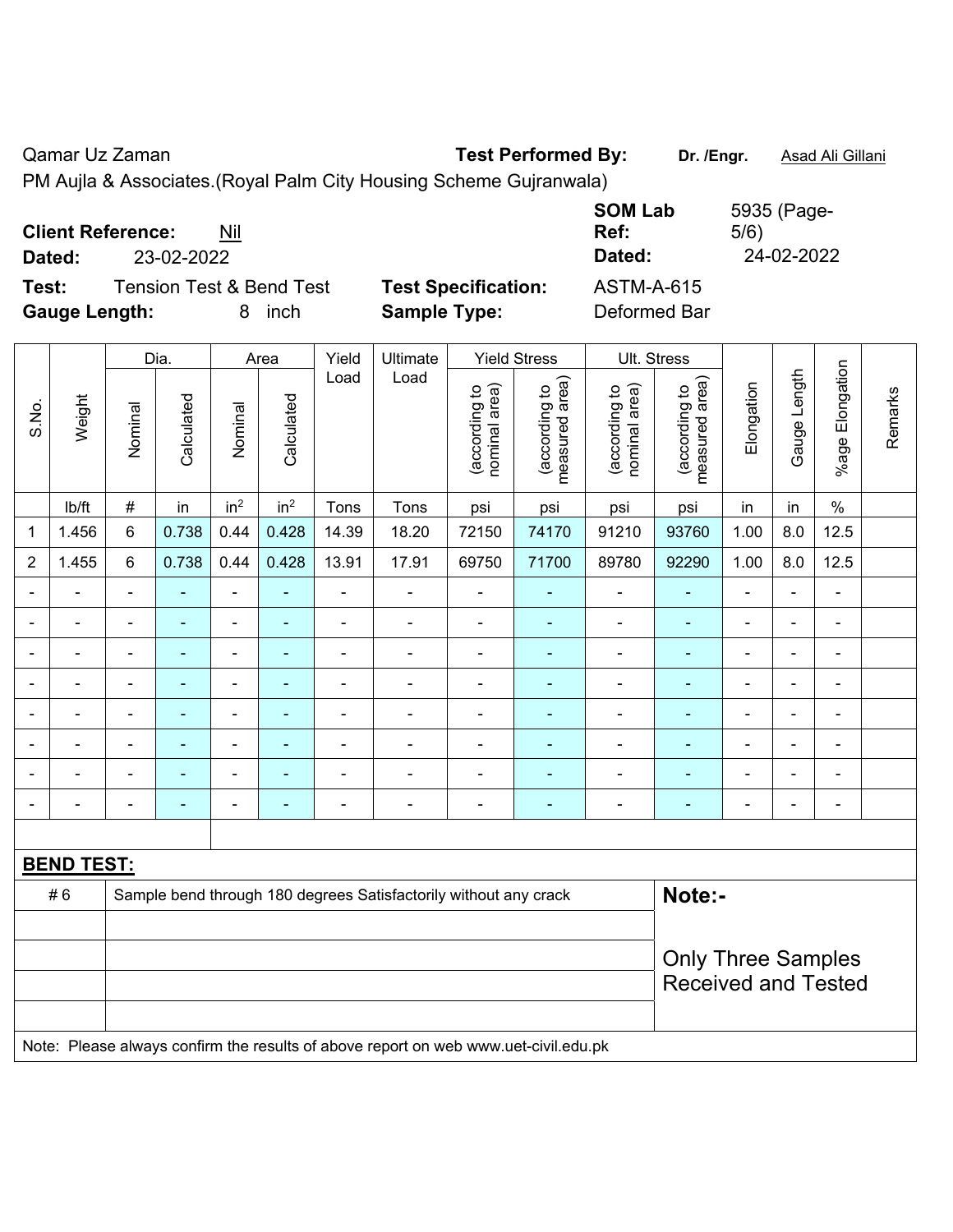| <b>Client Reference:</b> | Nil                                 |        |                            | <b>SOM Lab</b><br>Ref: | 5935 (Page-<br>6/6) |
|--------------------------|-------------------------------------|--------|----------------------------|------------------------|---------------------|
| Dated:                   | 23-02-2022                          |        |                            | Dated:                 | 24-02-2022          |
| Test:                    | <b>Tension Test &amp; Bend Test</b> |        | <b>Test Specification:</b> | <b>ASTM-A-615</b>      |                     |
| <b>Gauge Length:</b>     |                                     | 8 inch | <b>Sample Type:</b>        | Deformed Bar           |                     |

|                          |                   |                         | Dia.           |                                                                  | Area                     | Yield          | Ultimate                                                                            |                                | <b>Yield Stress</b>             |                                | Ult. Stress                     |                |                |                 |         |
|--------------------------|-------------------|-------------------------|----------------|------------------------------------------------------------------|--------------------------|----------------|-------------------------------------------------------------------------------------|--------------------------------|---------------------------------|--------------------------------|---------------------------------|----------------|----------------|-----------------|---------|
| S.No.                    | Weight            | Nominal                 | Calculated     | Nominal                                                          | Calculated               | Load           | Load                                                                                | nominal area)<br>(according to | (according to<br>measured area) | nominal area)<br>(according to | (according to<br>measured area) | Elongation     | Gauge Length   | %age Elongation | Remarks |
|                          | lb/ft             | $\#$                    | in             | in <sup>2</sup>                                                  | in <sup>2</sup>          | Tons           | Tons                                                                                | psi                            | psi                             | psi                            | psi                             | in             | in             | $\frac{0}{0}$   |         |
| 1                        | 0.667             | $\overline{\mathbf{4}}$ | 0.500          | 0.20                                                             | 0.196                    | 5.83           | 8.97                                                                                | 64300                          | 65610                           | 98920                          | 100940                          | 0.80           | 8.0            | 10.0            |         |
| $\overline{2}$           | 0.665             | $\overline{4}$          | 0.498          | 0.20                                                             | 0.195                    | 5.96           | 9.23                                                                                | 65760                          | 67450                           | 101730                         | 104340                          | 1.20           | 8.0            | 15.0            |         |
| $\overline{a}$           | ÷                 | $\blacksquare$          | L,             | ÷,                                                               | ÷,                       | ä,             | ÷,                                                                                  | ÷,                             | ÷                               | $\blacksquare$                 | ÷                               | $\blacksquare$ | $\blacksquare$ | $\blacksquare$  |         |
|                          | ÷                 | $\blacksquare$          | $\blacksquare$ | $\qquad \qquad \blacksquare$                                     | $\blacksquare$           | ä,             | $\blacksquare$                                                                      | $\overline{\phantom{a}}$       | $\blacksquare$                  | $\blacksquare$                 | $\blacksquare$                  | $\blacksquare$ | ä,             | $\blacksquare$  |         |
| $\blacksquare$           | ä,                | $\blacksquare$          | $\blacksquare$ | $\qquad \qquad \blacksquare$                                     | ÷,                       | ä,             | $\blacksquare$                                                                      | $\overline{\phantom{a}}$       | ÷                               | $\blacksquare$                 | ÷                               | ÷              | $\blacksquare$ | $\blacksquare$  |         |
|                          | ä,                | $\blacksquare$          | $\blacksquare$ | $\qquad \qquad \blacksquare$                                     | $\overline{\phantom{0}}$ | ä,             | $\blacksquare$                                                                      | ÷,                             | $\blacksquare$                  | $\blacksquare$                 | $\blacksquare$                  | $\blacksquare$ | $\blacksquare$ | $\blacksquare$  |         |
|                          |                   |                         | $\blacksquare$ | $\blacksquare$                                                   | ٠                        |                |                                                                                     | $\overline{a}$                 | $\blacksquare$                  | Ē,                             | $\overline{\phantom{0}}$        | $\blacksquare$ | ÷              | $\blacksquare$  |         |
|                          |                   |                         |                |                                                                  |                          |                |                                                                                     |                                |                                 |                                |                                 |                |                | $\blacksquare$  |         |
|                          |                   |                         |                | $\blacksquare$                                                   |                          |                |                                                                                     | $\blacksquare$                 |                                 | ٠                              |                                 |                | $\overline{a}$ | $\blacksquare$  |         |
| $\overline{\phantom{a}}$ |                   | -                       | ۰              | ÷                                                                | $\blacksquare$           | $\blacksquare$ | $\blacksquare$                                                                      | $\overline{a}$                 | $\blacksquare$                  | ÷                              | ۰                               | $\overline{a}$ | ÷,             | $\blacksquare$  |         |
|                          |                   |                         |                |                                                                  |                          |                |                                                                                     |                                |                                 |                                |                                 |                |                |                 |         |
|                          | <b>BEND TEST:</b> |                         |                |                                                                  |                          |                |                                                                                     |                                |                                 |                                |                                 |                |                |                 |         |
|                          | #4                |                         |                | Sample bend through 180 degrees Satisfactorily without any crack | Note:-                   |                |                                                                                     |                                |                                 |                                |                                 |                |                |                 |         |
|                          |                   |                         |                |                                                                  |                          |                |                                                                                     |                                |                                 |                                |                                 |                |                |                 |         |
|                          |                   |                         |                |                                                                  |                          |                |                                                                                     |                                |                                 |                                | <b>Only Three Samples</b>       |                |                |                 |         |
|                          |                   |                         |                |                                                                  |                          |                |                                                                                     |                                |                                 |                                | <b>Received and Tested</b>      |                |                |                 |         |
|                          |                   |                         |                |                                                                  |                          |                |                                                                                     |                                |                                 |                                |                                 |                |                |                 |         |
|                          |                   |                         |                |                                                                  |                          |                | Note: Please always confirm the results of above report on web www.uet-civil.edu.pk |                                |                                 |                                |                                 |                |                |                 |         |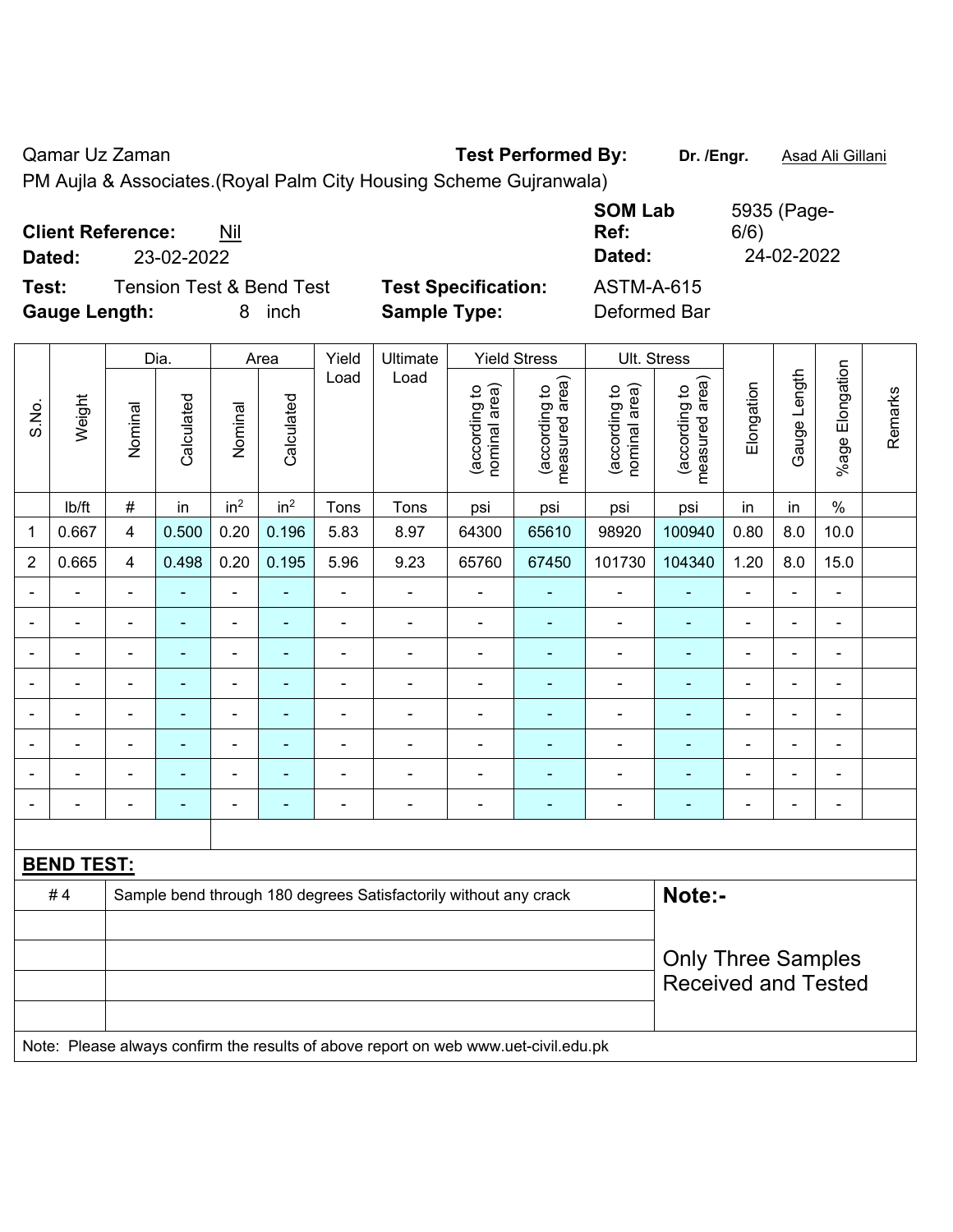M. Saleem **Test Performed By:** Dr. /Engr. **SAsad Ali Gillani** By: Dr. /Engr. **SAsad Ali Gillani** 

Construction Company Engrs & Contractors, Sheikhupura.

|                                   | <b>SOM Lab</b>                                  | 5937 (Page- |
|-----------------------------------|-------------------------------------------------|-------------|
| <b>Client Reference:</b><br>Nil   | Ref:                                            | 1/1)        |
| 24-02-2022<br>Dated:              | Dated:                                          | 24-02-2022  |
| Tension Test & Bend Test<br>Test: | <b>Test Specification:</b><br><b>ASTM-A-615</b> |             |
| <b>Gauge Length:</b><br>inch      | <b>Sample Type:</b><br>Deformed Bar             |             |

|                |                   |                                                                  | Dia.           |                 | Area                     | Yield          | Ultimate                                                                            |                                | <b>Yield Stress</b>                         |                                | Ult. Stress                     |                         |                |                       |         |
|----------------|-------------------|------------------------------------------------------------------|----------------|-----------------|--------------------------|----------------|-------------------------------------------------------------------------------------|--------------------------------|---------------------------------------------|--------------------------------|---------------------------------|-------------------------|----------------|-----------------------|---------|
| S.No.          | Weight            | Nominal                                                          | Calculated     | Nominal         | Calculated               | Load           | Load                                                                                | nominal area)<br>(according to | (according to<br>neasured area)<br>measured | nominal area)<br>(according to | measured area)<br>(according to | Elongation              | Gauge Length   | Elongation<br>$%$ age | Remarks |
|                | lb/ft             | $\#$                                                             | in             | in <sup>2</sup> | in <sup>2</sup>          | Tons           | Tons                                                                                | psi                            | psi                                         | psi                            | psi                             | in                      | in             | $\%$                  |         |
| 1              | 2.637             | 8                                                                | 0.993          | 0.79            | 0.775                    | 24.18          | 34.20                                                                               | 67500                          | 68810                                       | 95480                          | 97330                           | 1.70                    | 8.0            | 21.3                  |         |
| $\overline{2}$ | 1.465             | $6\phantom{1}$                                                   | 0.741          | 0.44            | 0.431                    | 13.51          | 19.27                                                                               | 67700                          | 69120                                       | 96570                          | 98590                           | 1.10                    | 8.0            | 13.8                  |         |
| 3              | 0.683             | $\overline{4}$                                                   | 0.506          | 0.20            | 0.201                    | 6.42           | 8.61                                                                                | 70820                          | 70470                                       | 94990                          | 94510                           | 1.40                    | 8.0            | 17.5                  |         |
|                |                   | $\blacksquare$                                                   | ä,             | $\blacksquare$  | $\overline{\phantom{a}}$ | $\blacksquare$ |                                                                                     | ä,                             | $\blacksquare$                              | $\qquad \qquad \blacksquare$   | $\blacksquare$                  | ä,                      | ÷,             | ä,                    |         |
|                | $\blacksquare$    | ä,                                                               | ÷,             | $\blacksquare$  | $\blacksquare$           | $\blacksquare$ | $\blacksquare$                                                                      | $\blacksquare$                 | $\blacksquare$                              | $\frac{1}{2}$                  | $\blacksquare$                  | $\blacksquare$          | ä,             | $\blacksquare$        |         |
|                |                   |                                                                  | $\blacksquare$ | $\blacksquare$  |                          | $\blacksquare$ |                                                                                     | ä,                             | $\blacksquare$                              | $\blacksquare$                 |                                 |                         | $\blacksquare$ | ä,                    |         |
|                |                   |                                                                  | $\blacksquare$ | $\blacksquare$  |                          |                |                                                                                     | $\blacksquare$                 | $\blacksquare$                              | $\blacksquare$                 |                                 |                         |                | $\blacksquare$        |         |
|                |                   |                                                                  |                |                 |                          |                |                                                                                     |                                |                                             |                                |                                 |                         | $\blacksquare$ |                       |         |
|                |                   |                                                                  | ٠              | $\blacksquare$  |                          |                | $\blacksquare$                                                                      | $\blacksquare$                 | ٠                                           | $\overline{\phantom{0}}$       |                                 |                         | ۰              | $\blacksquare$        |         |
|                |                   | $\overline{\phantom{0}}$                                         | $\blacksquare$ | $\blacksquare$  | $\overline{\phantom{a}}$ |                | $\blacksquare$                                                                      | ÷                              | $\overline{\phantom{0}}$                    | ۰                              |                                 | ÷                       | $\blacksquare$ | $\blacksquare$        |         |
|                |                   |                                                                  |                |                 |                          |                |                                                                                     |                                |                                             |                                |                                 |                         |                |                       |         |
|                | <b>BEND TEST:</b> |                                                                  |                |                 |                          |                |                                                                                     |                                |                                             |                                |                                 |                         |                |                       |         |
|                | # 8               |                                                                  |                |                 |                          |                | Sample bend through 180 degrees Satisfactorily without any crack                    |                                |                                             |                                | Note:-                          |                         |                |                       |         |
|                | #6                | Sample bend through 180 degrees Satisfactorily without any crack |                |                 |                          |                |                                                                                     |                                |                                             |                                |                                 |                         |                |                       |         |
|                | #4                |                                                                  |                |                 |                          |                | Sample bend through 180 degrees Satisfactorily without any crack                    |                                |                                             |                                |                                 | <b>Only Six Samples</b> |                |                       |         |
|                |                   |                                                                  |                |                 |                          |                |                                                                                     |                                |                                             |                                | <b>Received and Tested</b>      |                         |                |                       |         |
|                |                   |                                                                  |                |                 |                          |                |                                                                                     |                                |                                             |                                |                                 |                         |                |                       |         |
|                |                   |                                                                  |                |                 |                          |                | Note: Please always confirm the results of above report on web www.uet-civil.edu.pk |                                |                                             |                                |                                 |                         |                |                       |         |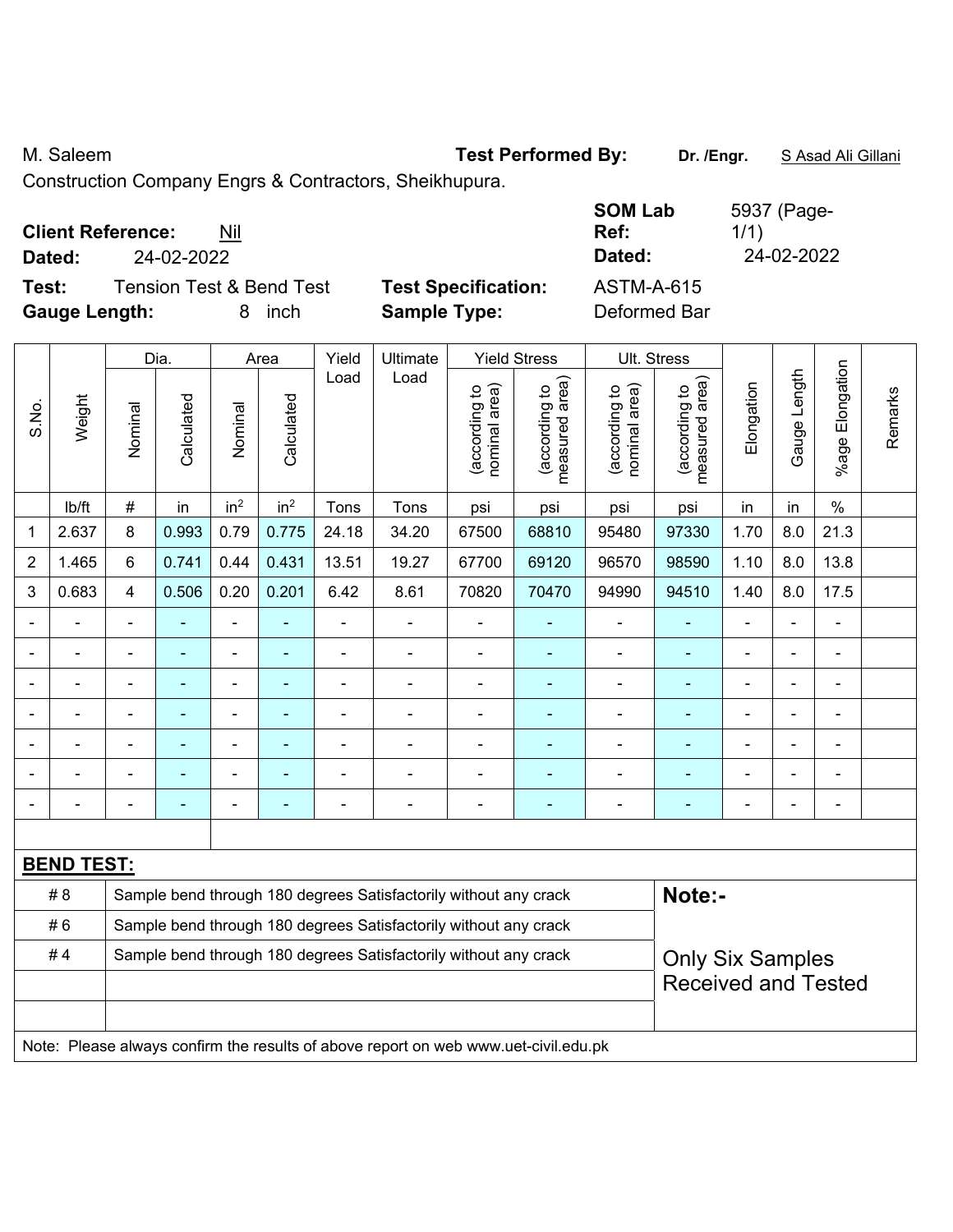Z.H Kazmi **Test Performed By:** Dr. /Engr. **Asad Ali Gillani Z.H Kazmi** 

Pricipal Architect Z.H Kazmi & Associates,(Const Of New Godown/Shed & Pavements) At ABL Multan)

| <b>Client Reference:</b>            | <b>SUMLAD</b>              |
|-------------------------------------|----------------------------|
| Nil                                 | Ref:                       |
| 24-02-2022<br>Dated:                | Dated:                     |
| <b>Tension Test &amp; Bend Test</b> | <b>Test Specification:</b> |
| Test:                               | <b>ASTM-A-615</b>          |
| <b>Gauge Length:</b>                | Deformed Bar               |
| inch                                | <b>Sample Type:</b>        |

|       |                   |                                                                  | Dia.           |                 | Area            | Yield | Ultimate                                                                            |                                | <b>Yield Stress</b>             |                                | Ult. Stress                     |                |                         |                        |         |
|-------|-------------------|------------------------------------------------------------------|----------------|-----------------|-----------------|-------|-------------------------------------------------------------------------------------|--------------------------------|---------------------------------|--------------------------------|---------------------------------|----------------|-------------------------|------------------------|---------|
| S.No. | Weight            | Nominal                                                          | Calculated     | Nominal         | Calculated      | Load  | Load                                                                                | nominal area)<br>(according to | (according to<br>measured area) | (according to<br>nominal area) | measured area)<br>(according to | Elongation     | Gauge Length            | Elongation<br>$%$ agel | Remarks |
|       | lb/ft             | $\#$                                                             | in             | in <sup>2</sup> | in <sup>2</sup> | Tons  | Tons                                                                                | psi                            | psi                             | psi                            | psi                             | in             | in                      | $\frac{0}{0}$          |         |
| 1     | 2.615             | 8                                                                | 0.989          | 0.79            | 0.768           | 27.93 | 33.86                                                                               | 77980                          | 80210                           | 94540                          | 97250                           | 1.60           | 8.0                     | 20.0                   |         |
| 2     | 1.495             | 6                                                                | 0.748          | 0.44            | 0.439           | 14.88 | 19.80                                                                               | 74600                          | 74770                           | 99230                          | 99450                           | 1.30           | 8.0                     | 16.3                   |         |
| 3     | 0.590             | $\overline{4}$                                                   | 0.469          | 0.20            | 0.173           | 6.73  | 7.75                                                                                | 74190                          | 85770                           | 85430                          | 98770                           | 1.00           | 8.0                     | 12.5                   |         |
|       |                   | $\blacksquare$                                                   | $\blacksquare$ | $\blacksquare$  | ä,              | ä,    | $\blacksquare$                                                                      | $\blacksquare$                 | ٠                               | $\blacksquare$                 | ÷                               |                |                         | $\blacksquare$         |         |
|       |                   |                                                                  | L.             | ÷.              | L,              |       |                                                                                     | $\blacksquare$                 | $\blacksquare$                  | $\blacksquare$                 | $\blacksquare$                  | ä,             |                         | L,                     |         |
|       |                   |                                                                  | $\blacksquare$ | ۰               |                 |       |                                                                                     | ۰                              | $\blacksquare$                  | $\blacksquare$                 | $\blacksquare$                  |                |                         | $\blacksquare$         |         |
|       |                   |                                                                  | $\blacksquare$ | $\blacksquare$  |                 |       |                                                                                     | ÷,                             | $\blacksquare$                  | $\blacksquare$                 | $\blacksquare$                  | $\blacksquare$ |                         | $\blacksquare$         |         |
|       |                   | $\blacksquare$                                                   | -              | $\overline{a}$  | ÷               |       |                                                                                     | $\blacksquare$                 | $\blacksquare$                  | $\blacksquare$                 | ۰                               | $\blacksquare$ | $\blacksquare$          | $\overline{a}$         |         |
|       |                   |                                                                  | ۰              | $\overline{a}$  | $\blacksquare$  |       |                                                                                     | $\blacksquare$                 | $\blacksquare$                  | $\blacksquare$                 | ٠                               | $\blacksquare$ |                         | $\overline{a}$         |         |
|       |                   |                                                                  | ÷,             | ÷.              | ÷               |       |                                                                                     | ä,                             | ÷,                              | ÷                              | ÷                               | $\blacksquare$ |                         | $\blacksquare$         |         |
|       |                   |                                                                  |                |                 |                 |       |                                                                                     |                                |                                 |                                |                                 |                |                         |                        |         |
|       | <b>BEND TEST:</b> |                                                                  |                |                 |                 |       |                                                                                     |                                |                                 |                                |                                 |                |                         |                        |         |
|       | # 8               |                                                                  |                |                 |                 |       | Sample bend through 180 degrees Satisfactorily without any crack                    |                                |                                 |                                | Note:-                          |                |                         |                        |         |
|       | #6                | Sample bend through 180 degrees Satisfactorily without any crack |                |                 |                 |       |                                                                                     |                                |                                 |                                |                                 |                |                         |                        |         |
|       | #4                | Sample bend through 180 degrees Satisfactorily without any crack |                |                 |                 |       |                                                                                     |                                |                                 |                                |                                 |                | <b>Only Six Samples</b> |                        |         |
|       |                   | <b>Received and Tested</b>                                       |                |                 |                 |       |                                                                                     |                                |                                 |                                |                                 |                |                         |                        |         |
|       |                   |                                                                  |                |                 |                 |       |                                                                                     |                                |                                 |                                |                                 |                |                         |                        |         |
|       |                   |                                                                  |                |                 |                 |       | Note: Please always confirm the results of above report on web www.uet-civil.edu.pk |                                |                                 |                                |                                 |                |                         |                        |         |

**SOM Lab**  5938 (Page-1/1) **Dated:** 24-02-2022 **Dated:** 24-02-2022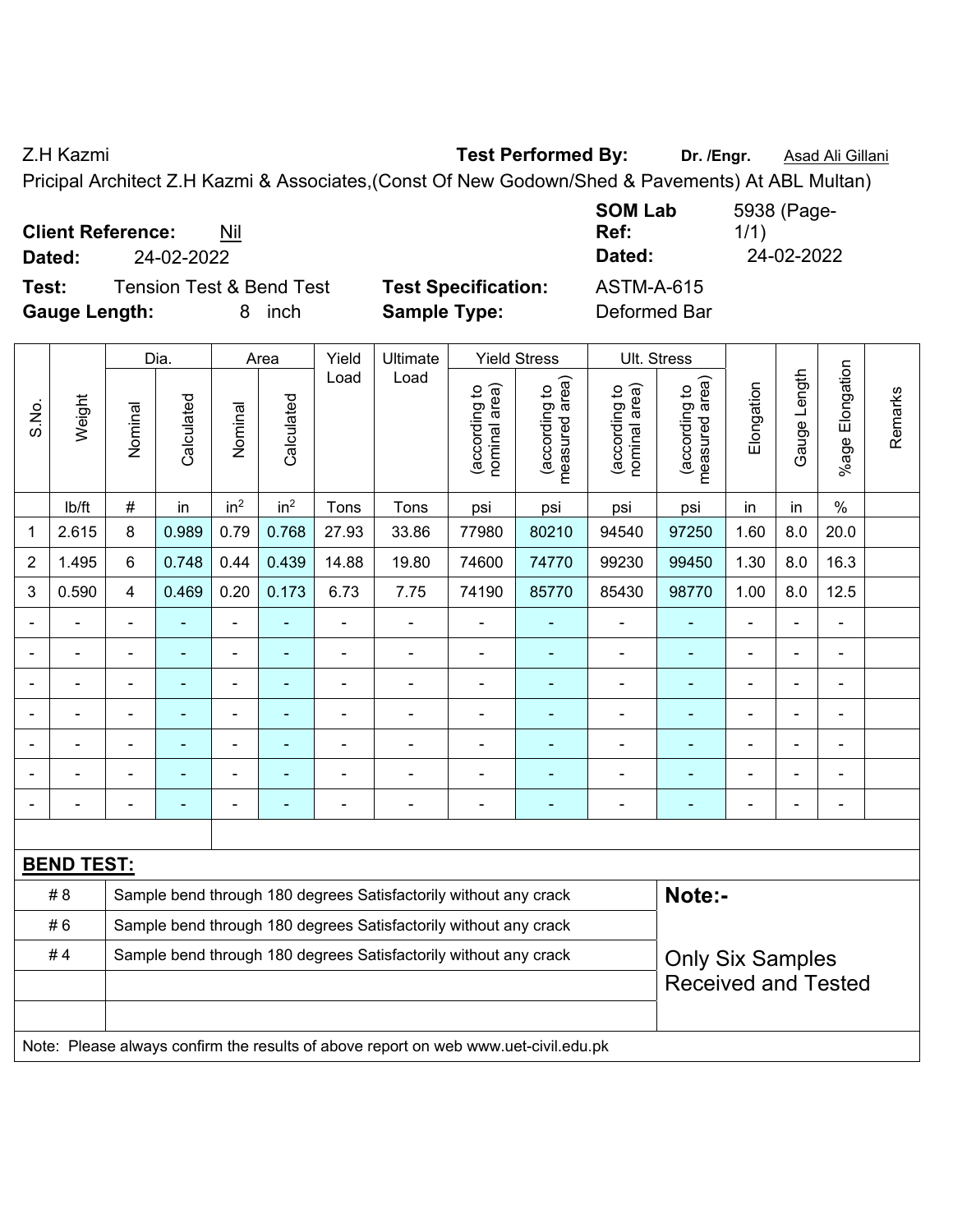Muhammad Irshad **Test Performed By: Dr. /Engr.** Asad Ali Gillani

Asst Dir DHA Gujranwala.( Manhole frame/Cover-Pkg 2A)

|                      | <b>Client Reference:</b> | 111/15/AD/RS/Pkg-2A/92              |                            | UVIII LUD<br>Ref: |
|----------------------|--------------------------|-------------------------------------|----------------------------|-------------------|
| Dated:               | 08-02-2022               |                                     |                            | Dated:            |
| Test:                |                          | <b>Tension Test &amp; Bend Test</b> | <b>Test Specification:</b> | <b>ASTM-A-615</b> |
| <b>Gauge Length:</b> |                          | inch                                | <b>Sample Type:</b>        | Deformed Bar      |

**SOM Lab Ref:**  5939 (Page-1/1) **Dated:** 08-02-2022 **Dated:** 24-02-2022 **Test:** Tension Test & Bend Test **Test Specification:** ASTM-A-615

| Ultimate<br>Dia.<br>Yield<br><b>Yield Stress</b><br>Ult. Stress<br>Area<br>Load<br>Load                                                                                                                     |                |                          |                 |         |  |  |  |  |  |  |  |
|-------------------------------------------------------------------------------------------------------------------------------------------------------------------------------------------------------------|----------------|--------------------------|-----------------|---------|--|--|--|--|--|--|--|
|                                                                                                                                                                                                             |                |                          |                 |         |  |  |  |  |  |  |  |
| (according to<br>measured area)<br>(according to<br>measured area)<br>nominal area)<br>nominal area)<br>(according to<br>(according to<br>Weight<br>Calculated<br>Calculated<br>S.No.<br>Nominal<br>Nominal | Elongation     | Gauge Length             | %age Elongation | Remarks |  |  |  |  |  |  |  |
| in <sup>2</sup><br>in <sup>2</sup><br>$\#$<br>lb/ft<br>Tons<br>Tons<br>in<br>psi<br>psi<br>psi<br>psi                                                                                                       | in             | in                       | $\%$            |         |  |  |  |  |  |  |  |
| 4<br>0.503<br>0.20<br>0.199<br>6.68<br>9.07<br>73630<br>74000<br>100050<br>100550<br>0.677<br>1                                                                                                             | 1.30           | 8.0                      | 16.3            |         |  |  |  |  |  |  |  |
| $\overline{2}$<br>0.679<br>0.20<br>0.200<br>6.70<br>9.09<br>73850<br>73850<br>100270<br>100270<br>4<br>0.505                                                                                                | 1.10           | 8.0                      | 13.8            |         |  |  |  |  |  |  |  |
| $\blacksquare$<br>$\blacksquare$<br>$\blacksquare$<br>$\blacksquare$<br>$\blacksquare$<br>$\blacksquare$<br>$\blacksquare$<br>ä,<br>$\blacksquare$<br>٠<br>$\blacksquare$<br>$\blacksquare$                 | $\blacksquare$ | $\blacksquare$           | $\blacksquare$  |         |  |  |  |  |  |  |  |
| ÷,<br>ä,<br>ä,<br>$\blacksquare$<br>$\blacksquare$<br>$\blacksquare$<br>$\blacksquare$<br>٠<br>٠<br>$\blacksquare$<br>$\blacksquare$                                                                        | $\blacksquare$ |                          | $\blacksquare$  |         |  |  |  |  |  |  |  |
| ä,<br>ä,<br>$\blacksquare$<br>$\blacksquare$<br>÷<br>$\blacksquare$<br>$\blacksquare$<br>ä,<br>$\blacksquare$<br>$\blacksquare$<br>۰                                                                        | $\blacksquare$ |                          | ä,              |         |  |  |  |  |  |  |  |
| $\blacksquare$<br>$\blacksquare$<br>$\blacksquare$<br>$\blacksquare$<br>$\blacksquare$<br>$\blacksquare$<br>$\blacksquare$                                                                                  | $\blacksquare$ |                          | $\blacksquare$  |         |  |  |  |  |  |  |  |
| $\blacksquare$<br>$\blacksquare$<br>۰<br>۰<br>$\blacksquare$<br>$\blacksquare$<br>$\blacksquare$<br>$\blacksquare$<br>$\blacksquare$<br>$\overline{\phantom{0}}$<br>$\blacksquare$                          | ۰              |                          | $\blacksquare$  |         |  |  |  |  |  |  |  |
| ÷<br>÷,<br>÷<br>ä,<br>$\blacksquare$                                                                                                                                                                        | $\blacksquare$ |                          | -               |         |  |  |  |  |  |  |  |
| ÷<br>÷<br>$\blacksquare$<br>$\blacksquare$<br>۰<br>$\blacksquare$                                                                                                                                           | $\blacksquare$ |                          | ä,              |         |  |  |  |  |  |  |  |
| $\blacksquare$<br>۰<br>$\blacksquare$<br>۰<br>$\qquad \qquad \blacksquare$<br>۰<br>$\blacksquare$<br>$\overline{a}$<br>$\blacksquare$<br>٠<br>$\blacksquare$<br>$\overline{a}$                              | ۰              | $\overline{\phantom{0}}$ |                 |         |  |  |  |  |  |  |  |
|                                                                                                                                                                                                             |                |                          |                 |         |  |  |  |  |  |  |  |
| <b>BEND TEST:</b>                                                                                                                                                                                           |                |                          |                 |         |  |  |  |  |  |  |  |
| Note:-<br>Sample bend through 180 degrees Satisfactorily without any crack<br>#4                                                                                                                            |                |                          |                 |         |  |  |  |  |  |  |  |
|                                                                                                                                                                                                             |                |                          |                 |         |  |  |  |  |  |  |  |
| <b>Only Three Samples</b>                                                                                                                                                                                   |                |                          |                 |         |  |  |  |  |  |  |  |
| <b>Received and Tested</b>                                                                                                                                                                                  |                |                          |                 |         |  |  |  |  |  |  |  |
|                                                                                                                                                                                                             |                |                          |                 |         |  |  |  |  |  |  |  |
| Note: Please always confirm the results of above report on web www.uet-civil.edu.pk                                                                                                                         |                |                          |                 |         |  |  |  |  |  |  |  |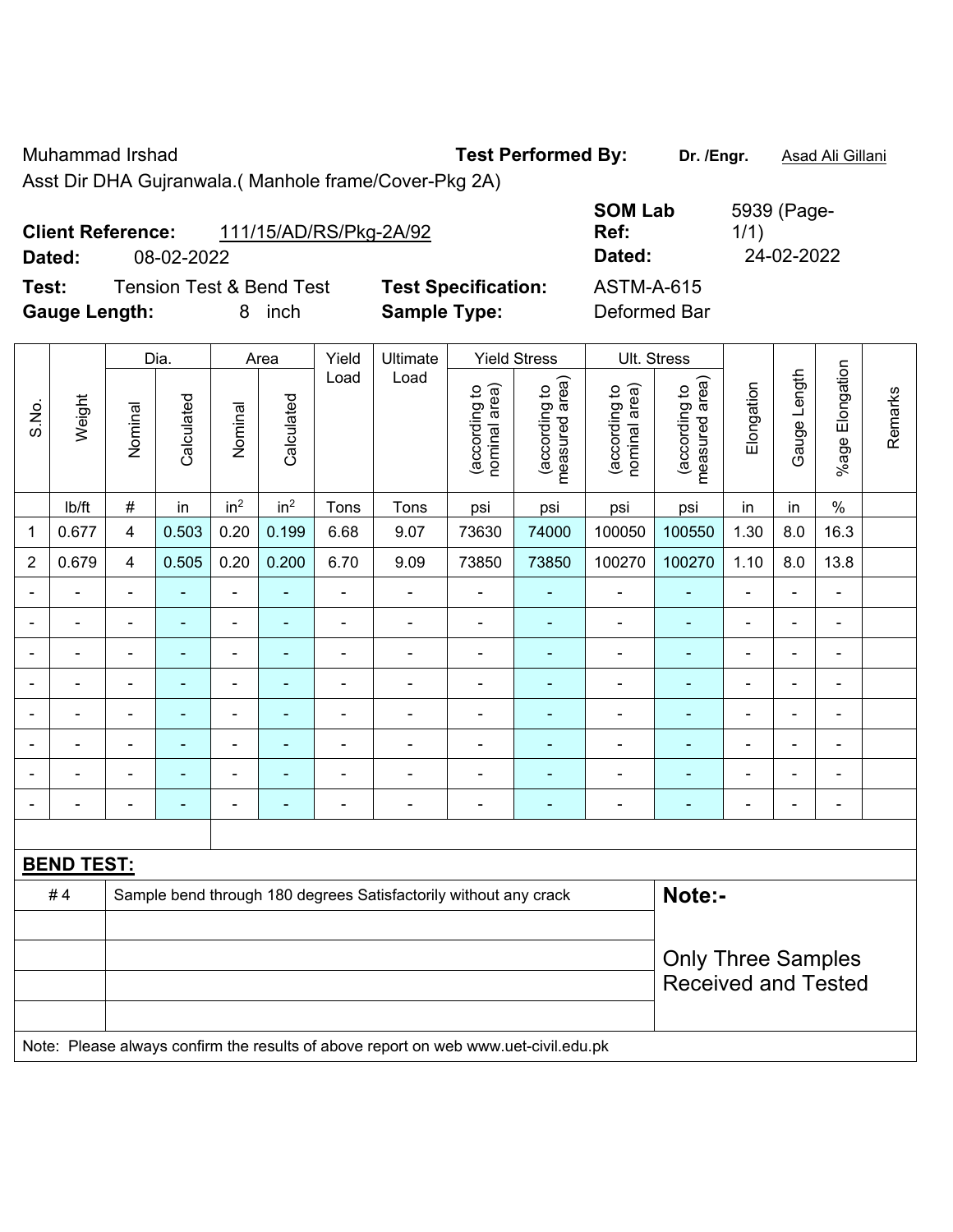Engr. Abdul Qadeer Khan **Test Performed By: Dr. /Engr.** Asad Ali Gillani LandMark Consultants,Lahore.(parkview Apartments)

**Client Reference:** CIV/172/24022022 **SOM Lab Ref:**  1/1) **Dated:** 24-02-2022 **Dated:** 24-02-2022 **Test:** Tension Test & Bend Test **Test Specification:** ASTM-A-615 **Gauge Length:** 8 inch **Sample Type:** Deformed Bar

|                |                   |                                                                  | Dia.           |                          | Area            | Yield          | Ultimate                                                                            |                                | <b>Yield Stress</b>             |                                | <b>Ult. Stress</b>              |                |                |                          |         |
|----------------|-------------------|------------------------------------------------------------------|----------------|--------------------------|-----------------|----------------|-------------------------------------------------------------------------------------|--------------------------------|---------------------------------|--------------------------------|---------------------------------|----------------|----------------|--------------------------|---------|
| S.No.          | Weight            | Nominal                                                          | Calculated     | Nominal                  | Calculated      | Load           | Load                                                                                | nominal area)<br>(according to | (according to<br>measured area) | nominal area)<br>(according to | (according to<br>measured area) | Elongation     | Gauge Length   | Elongation<br>$%$ age    | Remarks |
|                | lb/ft             | #                                                                | in             | in <sup>2</sup>          | in <sup>2</sup> | Tons           | Tons                                                                                | psi                            | psi                             | psi                            | psi                             | in             | in             | $\%$                     |         |
| 1              | 1.500             | 6                                                                | 0.749          | 0.44                     | 0.441           | 15.75          | 19.03                                                                               | 78940                          | 78760                           | 95400                          | 95180                           | 1.40           | 8.0            | 17.5                     |         |
| $\overline{2}$ | 0.670             | 4                                                                | 0.501          | 0.20                     | 0.197           | 7.21           | 8.21                                                                                | 79470                          | 80690                           | 90490                          | 91870                           | 1.20           | 8.0            | 15.0                     |         |
| $\overline{a}$ |                   | L,                                                               | ä,             | ä,                       | ÷               | $\blacksquare$ | $\blacksquare$                                                                      | ÷,                             | $\blacksquare$                  | $\blacksquare$                 | ä,                              | ä,             | ÷              | ÷,                       |         |
|                | $\blacksquare$    | $\overline{\phantom{a}}$                                         | ä,             | ÷,                       | ۰               | $\blacksquare$ | $\blacksquare$                                                                      | $\overline{\phantom{a}}$       | $\blacksquare$                  | $\blacksquare$                 | ٠                               | $\blacksquare$ | $\blacksquare$ | $\blacksquare$           |         |
|                |                   | $\blacksquare$                                                   | ä,             | ÷,                       | ۰               | $\blacksquare$ | $\blacksquare$                                                                      | $\overline{\phantom{a}}$       | ٠                               | $\blacksquare$                 | $\blacksquare$                  | ÷,             | $\blacksquare$ | $\overline{\phantom{a}}$ |         |
|                | $\blacksquare$    | $\overline{\phantom{a}}$                                         | ä,             | ä,                       | ۰               | $\blacksquare$ | $\blacksquare$                                                                      | $\overline{a}$                 | ÷                               | $\blacksquare$                 | $\blacksquare$                  | $\blacksquare$ | $\blacksquare$ | $\blacksquare$           |         |
|                |                   |                                                                  | $\blacksquare$ | $\blacksquare$           | ۰               |                |                                                                                     | $\overline{a}$                 | $\blacksquare$                  | $\overline{\phantom{0}}$       | $\blacksquare$                  | $\blacksquare$ | ä,             | Ē,                       |         |
|                |                   |                                                                  |                | $\overline{\phantom{0}}$ |                 |                |                                                                                     |                                |                                 |                                |                                 |                | $\overline{a}$ | $\overline{a}$           |         |
|                |                   |                                                                  |                |                          |                 |                |                                                                                     | ٠                              |                                 | $\overline{\phantom{0}}$       |                                 |                | $\overline{a}$ | L,                       |         |
|                |                   | Ē,                                                               | $\blacksquare$ | ÷                        | ÷               | $\blacksquare$ | $\blacksquare$                                                                      | $\overline{a}$                 | ÷                               | $\overline{a}$                 | ٠                               | ÷              | ÷,             | $\overline{\phantom{a}}$ |         |
|                |                   |                                                                  |                |                          |                 |                |                                                                                     |                                |                                 |                                |                                 |                |                |                          |         |
|                | <b>BEND TEST:</b> |                                                                  |                |                          |                 |                |                                                                                     |                                |                                 |                                |                                 |                |                |                          |         |
|                | #6                |                                                                  |                |                          |                 |                | Sample bend through 180 degrees Satisfactorily without any crack                    |                                |                                 |                                | Note:-                          |                |                |                          |         |
|                | #4                | Sample bend through 180 degrees Satisfactorily without any crack |                |                          |                 |                |                                                                                     |                                |                                 |                                |                                 |                |                |                          |         |
|                |                   |                                                                  |                |                          |                 |                |                                                                                     |                                |                                 |                                | <b>Only Four Samples</b>        |                |                |                          |         |
|                |                   |                                                                  |                |                          |                 |                |                                                                                     |                                |                                 |                                | <b>Received and Tested</b>      |                |                |                          |         |
|                |                   |                                                                  |                |                          |                 |                |                                                                                     |                                |                                 |                                |                                 |                |                |                          |         |
|                |                   |                                                                  |                |                          |                 |                | Note: Please always confirm the results of above report on web www.uet-civil.edu.pk |                                |                                 |                                |                                 |                |                |                          |         |

5940 (Page-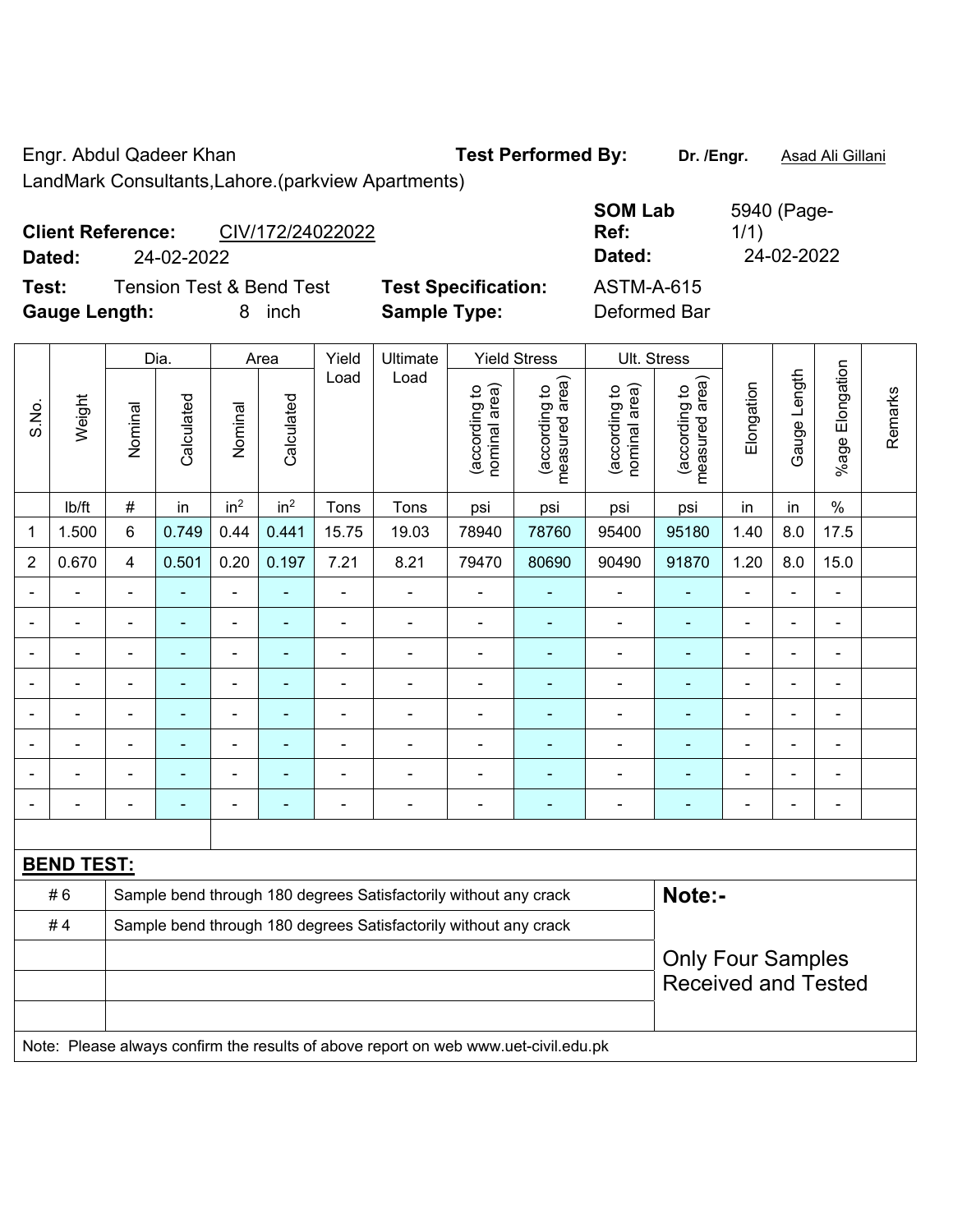Major M Umair Muddassir **Test Performed By:** Dr. /Engr. **Asad Ali Gillani** 

11 Engnieer Battalion Skp Camp C/O Single Centre (FWO) Chaklala)(KSK Interchange Ext.)

| Dated:               | <b>Client Reference:</b><br>Feb 2022 | 607/General/1/Project               |                            | <b>SOM Lab</b><br>Ref:<br>Dated: | 5941 (Page-<br>1/1)<br>24-02-2022 |
|----------------------|--------------------------------------|-------------------------------------|----------------------------|----------------------------------|-----------------------------------|
| Test:                |                                      | <b>Tension Test &amp; Bend Test</b> | <b>Test Specification:</b> | <b>ASTM-A-615</b>                |                                   |
| <b>Gauge Length:</b> |                                      | inch                                | <b>Sample Type:</b>        | Deformed Bar                     |                                   |

|                           |                   |                | Dia.<br>Area   |                          |                          | Yield          | Ultimate                                                                            |                                | <b>Yield Stress</b>             |                                | <b>Ult. Stress</b>              |                          |              |                          |         |  |
|---------------------------|-------------------|----------------|----------------|--------------------------|--------------------------|----------------|-------------------------------------------------------------------------------------|--------------------------------|---------------------------------|--------------------------------|---------------------------------|--------------------------|--------------|--------------------------|---------|--|
| S.No.                     | Weight            | Nominal        | Calculated     | Nominal                  | Calculated               | Load           | Load                                                                                | nominal area)<br>(according to | (according to<br>measured area) | nominal area)<br>(according to | (according to<br>measured area) | Elongation               | Gauge Length | %age Elongation          | Remarks |  |
|                           | lb/ft             | $\#$           | in             | in <sup>2</sup>          | in <sup>2</sup>          | Tons           | Tons                                                                                | psi                            | psi                             | psi                            | psi                             | in                       | in           | $\frac{0}{0}$            |         |  |
| 1                         | 0.584             | $\overline{4}$ | 0.468          | 0.20                     | 0.172                    | 6.42           | 7.72                                                                                | 70820                          | 82350                           | 85100                          | 98950                           | 1.10                     | 8.0          | 13.8                     |         |  |
| $\boldsymbol{2}$          | 0.590             | $\overline{4}$ | 0.469          | 0.20                     | 0.173                    | 6.39           | 7.70                                                                                | 70480                          | 81480                           | 84870                          | 98120                           | 1.00                     | 8.0          | 12.5                     |         |  |
|                           |                   |                |                | ä,                       |                          | L.             |                                                                                     |                                |                                 |                                |                                 |                          | L,           | $\blacksquare$           |         |  |
|                           |                   |                | $\blacksquare$ | $\blacksquare$           |                          |                |                                                                                     | $\blacksquare$                 | ٠                               | $\blacksquare$                 | $\blacksquare$                  |                          | ÷            | $\blacksquare$           |         |  |
| $\blacksquare$            | $\blacksquare$    |                | $\blacksquare$ | $\blacksquare$           | ٠                        | $\blacksquare$ | $\blacksquare$                                                                      | $\blacksquare$                 | $\blacksquare$                  | $\blacksquare$                 | $\blacksquare$                  | $\blacksquare$           | ä,           | $\blacksquare$           |         |  |
| $\blacksquare$            | L.                | $\blacksquare$ | ÷              | $\blacksquare$           | $\blacksquare$           | $\blacksquare$ | $\blacksquare$                                                                      | $\blacksquare$                 | $\blacksquare$                  | $\blacksquare$                 | ٠                               | $\blacksquare$           | ä,           | $\overline{\phantom{a}}$ |         |  |
|                           | ä,                |                | $\blacksquare$ | $\blacksquare$           | $\blacksquare$           | L,             | ä,                                                                                  | $\blacksquare$                 | $\blacksquare$                  | $\blacksquare$                 | ٠                               | ÷,                       | ÷,           | $\blacksquare$           |         |  |
|                           | $\blacksquare$    |                | $\blacksquare$ | $\overline{\phantom{a}}$ | $\overline{\phantom{a}}$ | $\blacksquare$ | $\blacksquare$                                                                      | $\overline{\phantom{0}}$       | $\blacksquare$                  | $\overline{\phantom{0}}$       | $\blacksquare$                  | $\overline{\phantom{0}}$ | ÷            | $\blacksquare$           |         |  |
|                           |                   |                | $\blacksquare$ | $\blacksquare$           |                          |                |                                                                                     | $\blacksquare$                 | $\blacksquare$                  | $\blacksquare$                 | $\overline{\phantom{0}}$        |                          |              | $\blacksquare$           |         |  |
|                           |                   |                |                | Ē,                       | ٠                        |                |                                                                                     | ٠                              |                                 | ÷                              |                                 | ٠                        | ÷            | $\blacksquare$           |         |  |
|                           |                   |                |                |                          |                          |                |                                                                                     |                                |                                 |                                |                                 |                          |              |                          |         |  |
|                           | <b>BEND TEST:</b> |                |                |                          |                          |                |                                                                                     |                                |                                 |                                |                                 |                          |              |                          |         |  |
|                           | #4                |                |                |                          |                          |                | Sample bend through 180 degrees Satisfactorily without any crack                    |                                |                                 |                                | Note:-                          |                          |              |                          |         |  |
|                           |                   |                |                |                          |                          |                |                                                                                     |                                |                                 |                                |                                 |                          |              |                          |         |  |
| <b>Only Three Samples</b> |                   |                |                |                          |                          |                |                                                                                     |                                |                                 |                                |                                 |                          |              |                          |         |  |
|                           |                   |                |                |                          |                          |                |                                                                                     |                                |                                 |                                | <b>Received and Tested</b>      |                          |              |                          |         |  |
|                           |                   |                |                |                          |                          |                |                                                                                     |                                |                                 |                                |                                 |                          |              |                          |         |  |
|                           |                   |                |                |                          |                          |                | Note: Please always confirm the results of above report on web www.uet-civil.edu.pk |                                |                                 |                                |                                 |                          |              |                          |         |  |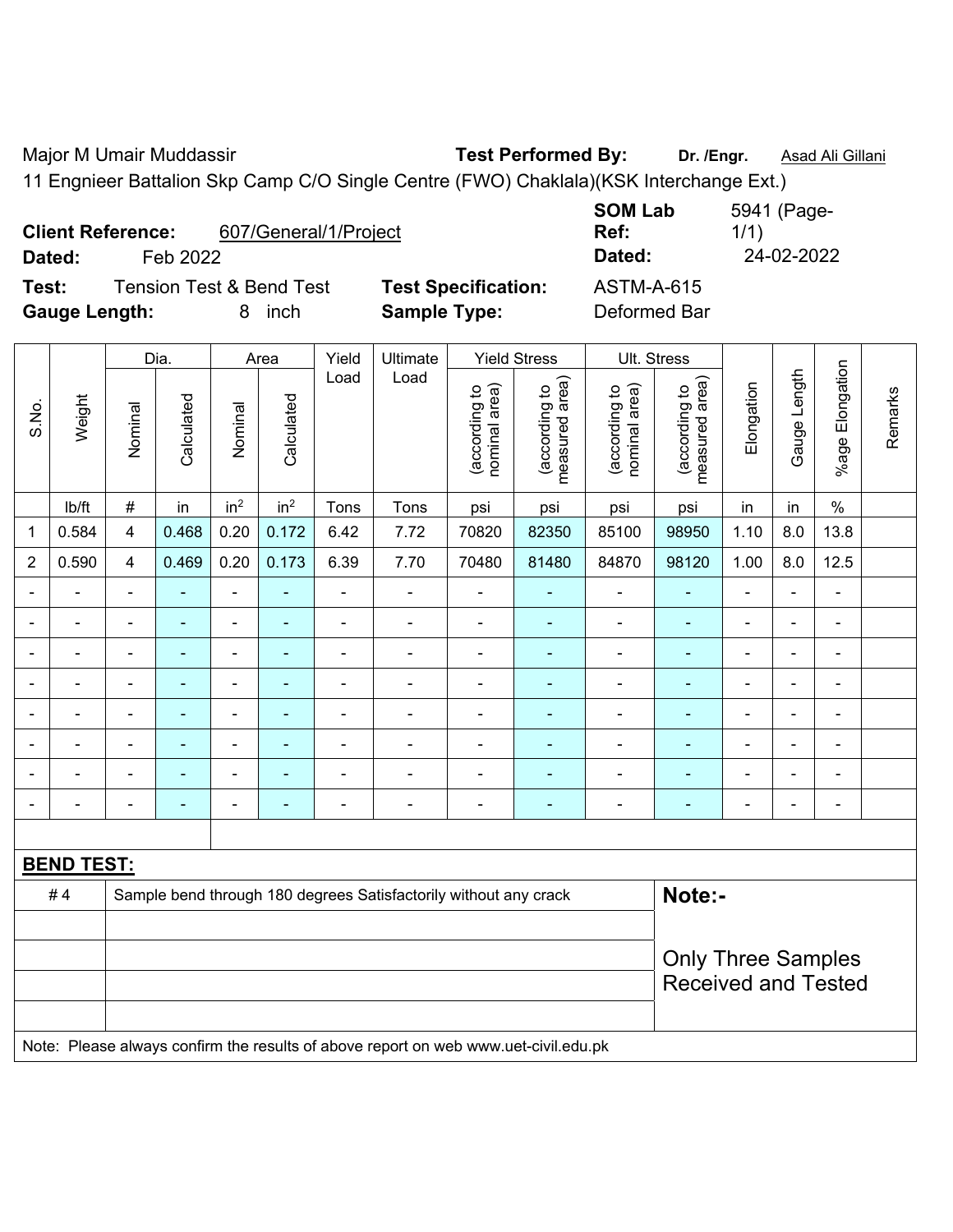## Hamid Rehman **Test Performed By:** Dr. /Engr. **Asad Ali Gillani** Associates Associates Associates Associates Associates Associates Associates Associates Associates Associates Associates Associates Associates Associates Asso

C.E.O Design Consortium Lahore.

## **Client Reference:** Nil

**Test:** Tension Test & Bend Test **Test Specification:** ASTM-A-615 **Gauge Length:** 8 inch **Sample Type:** Deformed Bar

|                              |                   | Dia.                    |                | Yield<br>Area   |                          | Ultimate       |                                                                                     | <b>Yield Stress</b>            |                                 | Ult. Stress                    |                                                       |                          |                |                         |         |
|------------------------------|-------------------|-------------------------|----------------|-----------------|--------------------------|----------------|-------------------------------------------------------------------------------------|--------------------------------|---------------------------------|--------------------------------|-------------------------------------------------------|--------------------------|----------------|-------------------------|---------|
| S.No.                        | Weight            | Nominal                 | Calculated     | Nominal         | Calculated               | Load           | Load                                                                                | (according to<br>nominal area) | (according to<br>measured area) | (according to<br>nominal area) | (according to<br>measured area)                       | Elongation               | Gauge Length   | Elongation<br>$%$ age I | Remarks |
|                              | lb/ft             | $\#$                    | in             | in <sup>2</sup> | in <sup>2</sup>          | Tons           | Tons                                                                                | psi                            | psi                             | psi                            | psi                                                   | in                       | in             | $\%$                    |         |
| 1                            | 0.680             | $\overline{\mathbf{4}}$ | 0.505          | 0.20            | 0.200                    | 7.36           | 8.94                                                                                | 81160                          | 81160                           | 98580                          | 98580                                                 | 1.00                     | 8.0            | 12.5                    |         |
|                              |                   | $\blacksquare$          | $\blacksquare$ | $\overline{a}$  | ä,                       | $\overline{a}$ | ä,                                                                                  | $\blacksquare$                 | $\blacksquare$                  | ÷,                             | ä,                                                    | $\blacksquare$           |                | $\blacksquare$          |         |
| $\blacksquare$               |                   | $\blacksquare$          |                | $\blacksquare$  |                          |                | $\blacksquare$                                                                      | $\blacksquare$                 | ä,                              | $\blacksquare$                 | L,                                                    |                          |                | $\blacksquare$          |         |
|                              |                   | Ē,                      | $\blacksquare$ | $\blacksquare$  |                          | $\blacksquare$ | $\blacksquare$                                                                      | $\blacksquare$                 | $\blacksquare$                  | $\overline{\phantom{a}}$       | ۰                                                     | $\blacksquare$           | $\blacksquare$ | $\blacksquare$          |         |
| $\qquad \qquad \blacksquare$ | $\blacksquare$    | $\blacksquare$          | $\blacksquare$ | $\blacksquare$  | $\overline{\phantom{0}}$ | $\blacksquare$ | $\overline{\phantom{a}}$                                                            | $\overline{\phantom{a}}$       | $\blacksquare$                  | ۰                              | ۰                                                     | $\overline{\phantom{a}}$ | $\blacksquare$ | $\blacksquare$          |         |
|                              | $\blacksquare$    | ä,                      | $\blacksquare$ | ÷,              | $\blacksquare$           | $\blacksquare$ | $\blacksquare$                                                                      | $\blacksquare$                 | ÷                               | $\qquad \qquad \blacksquare$   | ä,                                                    | $\blacksquare$           | ä,             | $\blacksquare$          |         |
|                              |                   | $\blacksquare$          | ä,             | $\blacksquare$  |                          |                | $\blacksquare$                                                                      | $\blacksquare$                 | L,                              | $\blacksquare$                 | ä,                                                    | $\blacksquare$           |                | $\blacksquare$          |         |
|                              |                   |                         | $\blacksquare$ | $\blacksquare$  |                          |                | $\blacksquare$                                                                      | $\blacksquare$                 | ÷                               | $\blacksquare$                 | ÷,                                                    |                          |                | $\blacksquare$          |         |
| $\blacksquare$               |                   |                         | $\blacksquare$ | $\blacksquare$  |                          | $\blacksquare$ | $\blacksquare$                                                                      | $\blacksquare$                 | ÷                               | $\blacksquare$                 | ä,                                                    | $\blacksquare$           |                | $\blacksquare$          |         |
| $\blacksquare$               | $\blacksquare$    | $\blacksquare$          | $\blacksquare$ | $\blacksquare$  | ٠                        | $\blacksquare$ | $\overline{\phantom{a}}$                                                            | $\blacksquare$                 | ٠                               | $\qquad \qquad \blacksquare$   | ۰                                                     | $\blacksquare$           | $\blacksquare$ | $\blacksquare$          |         |
|                              |                   |                         |                |                 |                          |                |                                                                                     |                                |                                 |                                |                                                       |                          |                |                         |         |
|                              | <b>BEND TEST:</b> |                         |                |                 |                          |                |                                                                                     |                                |                                 |                                |                                                       |                          |                |                         |         |
|                              | #4                |                         |                |                 |                          |                | Sample bend through 180 degrees Satisfactorily without any crack                    |                                |                                 |                                | Note:-                                                |                          |                |                         |         |
|                              |                   |                         |                |                 |                          |                |                                                                                     |                                |                                 |                                |                                                       |                          |                |                         |         |
|                              |                   |                         |                |                 |                          |                |                                                                                     |                                |                                 |                                | <b>Only Two Samples</b><br><b>Received and Tested</b> |                          |                |                         |         |
|                              |                   |                         |                |                 |                          |                | Note: Please always confirm the results of above report on web www.uet-civil.edu.pk |                                |                                 |                                |                                                       |                          |                |                         |         |

**SOM Lab Ref:**  5942 (Page-1/1) **Dated:** 24-02-2022 **Dated:** 24-02-2022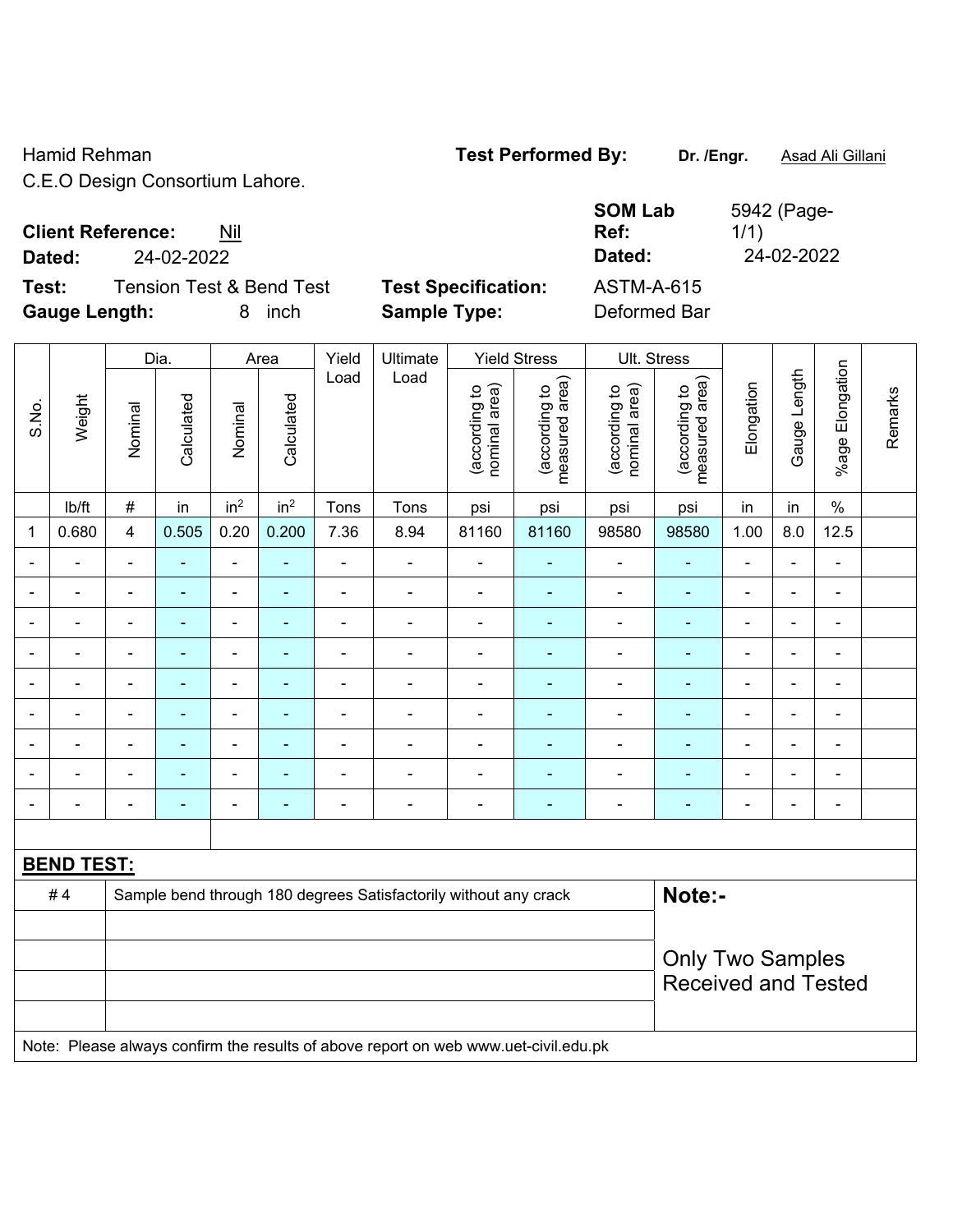Engr. Shair Muhmmad **Test Performed By:** Dr. /Engr. **Asad Ali Gillani** 

RE Osmani & Company Fsd.(Const. Of UG,CH Tank,Water Supply And Sewerage Sys At M-3 Fsd)

**Test:** Tension Test & Bend Test **Test Specification:** ASTM-A-615 Gauge Length: **8** inch **Sample Type:** I

**SOM Lab Ref:**  5943 (Page-1/1) **Dated:** 15-02-2022 **Dated:** 24-02-2022

| Deformed Bar (Ittehad Steel) |  |
|------------------------------|--|
|------------------------------|--|

|                |                   |                | Dia.       |                 | Area            |       | Yield<br>Ultimate                                                                   |                                | <b>Yield Stress</b>             |                                | Ult. Stress                     |                |              |                 |         |
|----------------|-------------------|----------------|------------|-----------------|-----------------|-------|-------------------------------------------------------------------------------------|--------------------------------|---------------------------------|--------------------------------|---------------------------------|----------------|--------------|-----------------|---------|
| S.No.          | Weight            | Nominal        | Calculated | Nominal         | Calculated      | Load  | Load                                                                                | nominal area)<br>(according to | (according to<br>measured area) | nominal area)<br>(according to | measured area)<br>(according to | Elongation     | Gauge Length | %age Elongation | Remarks |
|                | lb/ft             | #              | in         | in <sup>2</sup> | in <sup>2</sup> | Tons  | Tons                                                                                | psi                            | psi                             | psi                            | psi                             | in             | in           | $\frac{0}{0}$   |         |
| 1              | 1.607             | 6              | 0.775      | 0.44            | 0.472           | 18.60 | 21.92                                                                               | 93250                          | 86930                           | 109850                         | 102410                          | 1.00           | 8.0          | 12.5            |         |
| $\overline{2}$ | 1.494             | 6              | 0.748      | 0.44            | 0.439           | 15.80 | 19.59                                                                               | 79200                          | 79380                           | 98210                          | 98430                           | 1.30           | 8.0          | 16.3            |         |
| 3              | 1.029             | 5              | 0.620      | 0.31            | 0.302           | 10.88 | 13.35                                                                               | 77380                          | 79430                           | 95000                          | 97520                           | 1.10           | 8.0          | 13.8            |         |
| 4              | 1.023             | 5              | 0.619      | 0.31            | 0.301           | 9.86  | 12.76                                                                               | 70130                          | 72230                           | 90800                          | 93510                           | 1.00           | 8.0          | 12.5            |         |
| 5              | 0.672             | 4              | 0.501      | 0.20            | 0.197           | 6.37  | 9.02                                                                                | 70260                          | 71330                           | 99480                          | 101000                          | 1.20           | 8.0          | 15.0            |         |
| 6              | 0.668             | 4              | 0.500      | 0.20            | 0.196           | 6.27  | 9.04                                                                                | 69130                          | 70540                           | 99710                          | 101740                          | 1.00           | 8.0          | 12.5            |         |
|                |                   | $\blacksquare$ | ٠          | ÷,              |                 | L,    | $\blacksquare$                                                                      | $\blacksquare$                 | $\blacksquare$                  | $\blacksquare$                 |                                 | $\blacksquare$ | ä,           | ä,              |         |
|                | $\blacksquare$    | $\blacksquare$ | ÷,         | $\blacksquare$  | ä,              | ÷,    | $\blacksquare$                                                                      | ÷,                             | $\blacksquare$                  | $\blacksquare$                 | ÷,                              | $\blacksquare$ | ÷,           | ÷,              |         |
|                |                   |                |            | $\overline{a}$  |                 |       |                                                                                     | $\overline{\phantom{a}}$       | $\blacksquare$                  | $\blacksquare$                 |                                 |                |              | $\blacksquare$  |         |
|                |                   |                |            |                 |                 |       |                                                                                     |                                |                                 | $\blacksquare$                 |                                 |                |              | L,              |         |
|                |                   |                |            |                 |                 |       |                                                                                     |                                |                                 |                                |                                 |                |              |                 |         |
|                | <b>BEND TEST:</b> |                |            |                 |                 |       |                                                                                     |                                |                                 |                                |                                 |                |              |                 |         |
|                | #6                |                |            |                 |                 |       | Sample bend through 180 degrees Satisfactorily without any crack                    |                                |                                 |                                | Note:-                          |                |              |                 |         |
|                | #5                |                |            |                 |                 |       | Sample bend through 180 degrees Satisfactorily without any crack                    |                                |                                 |                                |                                 |                |              |                 |         |
|                | #4                |                |            |                 |                 |       | Sample bend through 180 degrees Satisfactorily without any crack                    |                                |                                 |                                | <b>Only Nine Samples</b>        |                |              |                 |         |
|                |                   |                |            |                 |                 |       |                                                                                     |                                |                                 |                                | <b>Received and Tested</b>      |                |              |                 |         |
|                |                   |                |            |                 |                 |       |                                                                                     |                                |                                 |                                |                                 |                |              |                 |         |
|                |                   |                |            |                 |                 |       | Note: Please always confirm the results of above report on web www.uet-civil.edu.pk |                                |                                 |                                |                                 |                |              |                 |         |